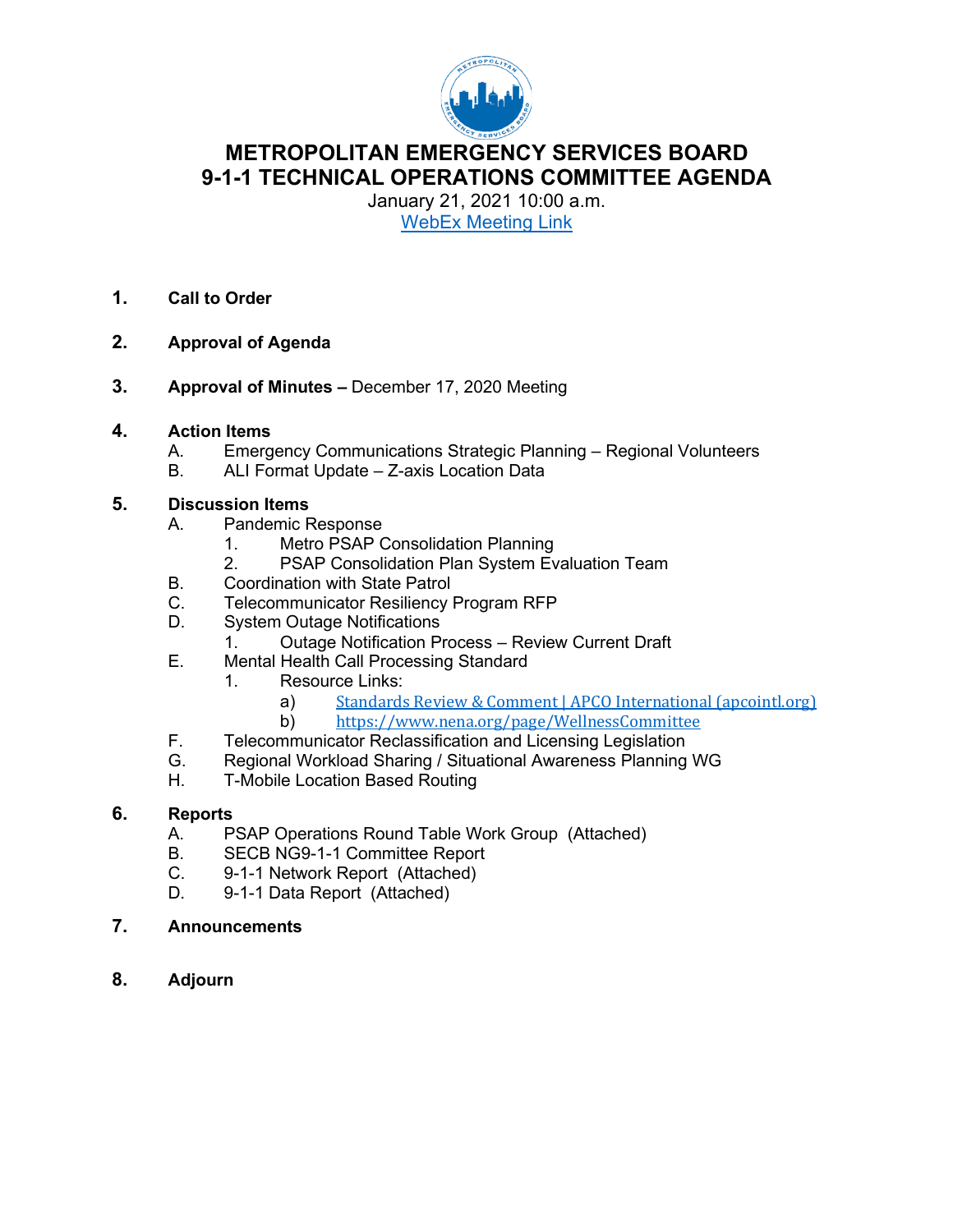**9-1-1 Technical Operations Committee December 17, 2020 Draft Meeting Minutes Meeting Held via WebEx**

#### **Members Present**

Laura Anderson, Sherburne County **Nancie Pass, Ramsey County** Carrie Bauer, Scott County Bob Dowd, Isanti County Janelle Harris, Edina PD<br>
Wade Johnson, Hennepin EMS<br>
Wade Johnson, Hennepin EMS<br>
Warv Solberg, St. Louis Parl Wade Johnson, Hennepin EMS<br>
Jeff Lessard, U of Minnesota PD<br>
Val Sprynczynatyk, Anoka Count Chad Loeffler, Metro Transit PD Jake Thompson, Chisago County Tony Martin, Hennepin County **Victoria Vadnais, Allina EMS** Melissa Carpenter, North Memorial **Lisa Vik, Eden Prairie PD** Darlene Pankonie, Washington County **Susan Bowler, Carver County** 

Heidi Hieserich, MSP Airport Cheryl Pritzlaff, Dakota County Val Sprynczynatyk, Anoka County

**Guests:** Bill Anderson, Metro Transit; Matthew Hoffer, Lumen; Mike Melby, North Memorial; Kari Morrissey, Anoka County; Mike Mihelich, RCECC; Lauren Petersen, Airport; Jon Rasch, RCECC; Marvin Bachmeier, Code 4 Group; Vic Barnett, RCECC; Tim Boyer, MN State Patrol; Dan Palmer, RCECC; Scott Petersen, MECC; Dan Ploesser, Motorola Solutions; Carli Stark, AMC; Sheri Stevens, MN State Patrol; Sandi Stroud, ECN; Dana Wahlberg, ECN; Scott Wosje, Northland Business Systems

**MESB Staff***:* Marcia Broman, Pete Eggimann, Jill Rohret, Martha Ziese

#### **1. Call to Order**

Heidi Hieserich (9-1-1 TOC Chair) called the meeting to order at 10:00 AM.

#### **2. Approval of Agenda**

*M/S/C Motion made by Cheryl Pritzlaff to approve the agenda for December 17, 2020. Kathy Hughes seconded. Motion carried.*

| <b>Agency</b>         | <b>Member</b> | <b>Yes</b> | <b>No</b> |
|-----------------------|---------------|------------|-----------|
| Allina                | Vadnais       | X          |           |
| Anoka                 | Sprynczynatyk | X          |           |
| <b>Bloomington PD</b> | Scanlon       |            |           |
| Carver                | <b>Bowler</b> | X          |           |
| Chisago               | Thompson      | X          |           |
| Dakota                | Pritzlaff     | X          |           |
| <b>Eden Prairie</b>   | Vik           |            |           |
| Edina PD              | Harris        | X          |           |
| Hennepin              | Martin        | X          |           |
| Hennepin EMS          | Johnson       | X          |           |
| Isanti                | Dowd          | Χ          |           |

#### **Roll Call for Approval of Agenda**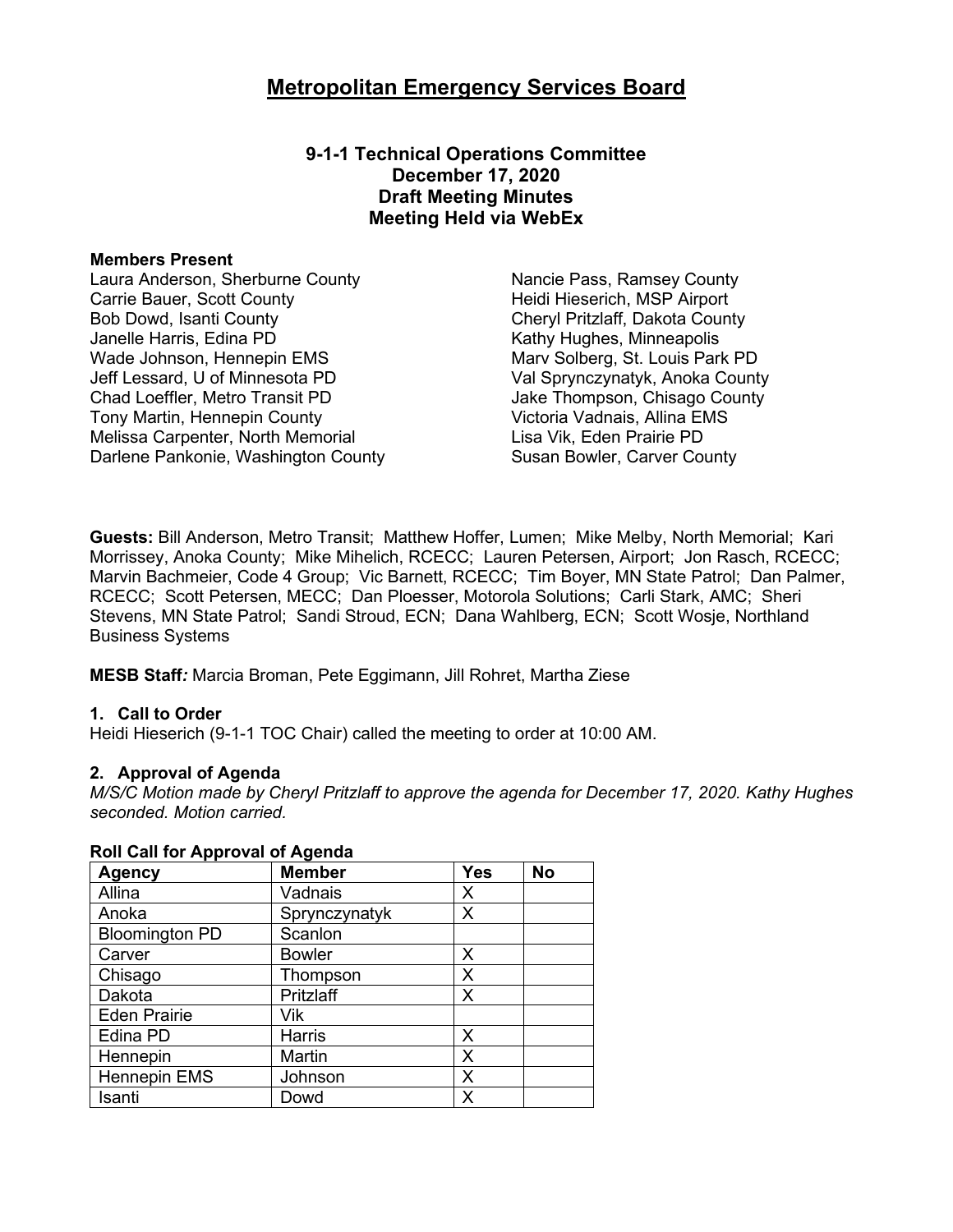| MAC/Airport          | Hieserich | X |  |
|----------------------|-----------|---|--|
| <b>Metro Transit</b> | Loeffler  | X |  |
| Minneapolis          | Hughes    | X |  |
| North Memorial       | Carpenter | Х |  |
| Ramsey               | Pass      | X |  |
| <b>Ridgeview EMS</b> | Giese     |   |  |
| Scott                | Bauer     | Х |  |
| Sherburne            | Anderson  | X |  |
| <b>St Louis Park</b> | Solberg   | Χ |  |
| U of M               | Lessard   | Х |  |
| Washington           | Pankonie  |   |  |

#### **Yea:18 Nay: 0 Motion passed**

#### **3. Approval of Minutes**

*M/S/C Motion made by Val* Sprynczynatyk *to approve the minutes from November 19, 2020. Tony Martin seconded. Motion carried.* 

| <b>Agency</b>         | <b>Member</b> | <b>Yes</b>              | <b>No</b> |
|-----------------------|---------------|-------------------------|-----------|
| Allina                | Vadnais       | $\pmb{\times}$          |           |
| Anoka                 | Sprynczynatyk | $\overline{\mathsf{x}}$ |           |
| Bloomington           | Scanlon       |                         |           |
| Carver                | <b>Bowler</b> | X                       |           |
| Chisago               | Thompson      | X                       |           |
| Dakota                | Pritzlaff     | X                       |           |
| <b>Eden Prairie</b>   | Vik           |                         |           |
| Edina PD              | Harris        | $\times$                |           |
| Isanti                | Dowd          |                         |           |
| Hennepin              | Martin        | X                       |           |
| <b>Hennepin EMS</b>   | Johnson       | X                       |           |
| <b>MAC/Airport</b>    | Hieserich     | X                       |           |
| Metro Transit         | Loeffler      | X                       |           |
| Minneapolis           | <b>Hughes</b> | X                       |           |
| <b>North Memorial</b> | Carpenter     | X                       |           |
| Ramsey                | Pass          | X                       |           |
| Ridgeview             | Giese         |                         |           |
| <b>Scott</b>          | Bauer         | X                       |           |
| Sherburne             | Anderson      | X                       |           |
| <b>St Louis Park</b>  | Solberg       | X                       |           |
| U of M                | Lessard       | X                       |           |
| Washington            | Pankonie      |                         |           |

#### **Roll Call for Approval of Minutes**

**Yea: 17 Nay: 0 Motion passes**

#### **4. Action Items**

#### **A. Regional Workload Sharing and Situational Awareness Application Implementation Recommendation**

Hieserich reminded the committee that at the November 9-1-1 TOC meeting members interested in participating on this workgroup were asked to contact the Chair or Vice-Chair. Five members have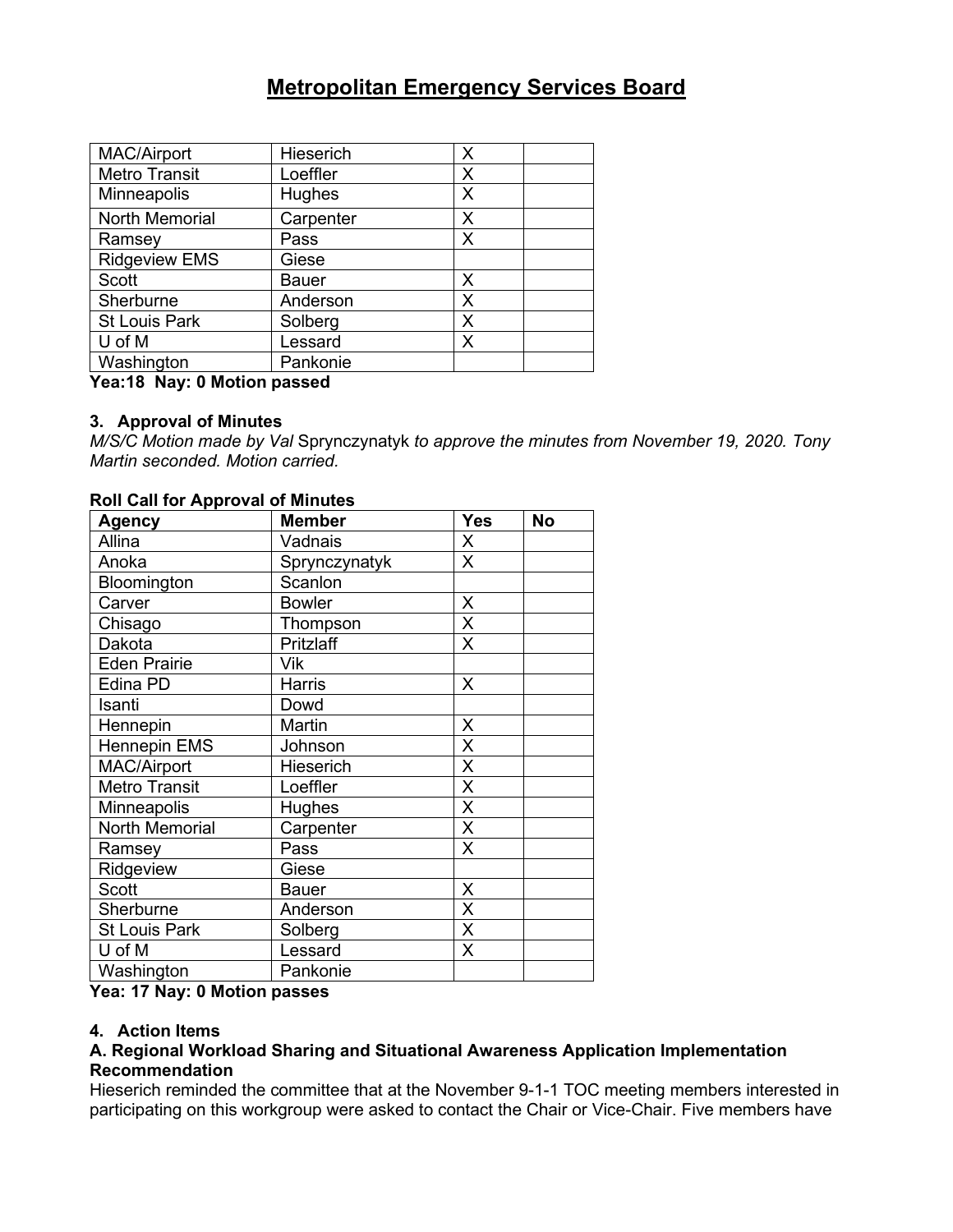expressed an interest in participating: Bill Anderson, Scott Haas, Heidi Hieserich, Jon Rasch, and Val Sprynczynatyk. Hieserich asked for a recommendation to allow Hieserich and Sprynczynatyk to make additional appointments to this workgroup as needed.

Hieserich said the focus for this workgroup will be to develop a plan for implementation, governance, and cost sharing or funding for a regional shared workload and situational awareness solution. The workgroup will provide recommendations to the 9-1-1 TOC so there will be plenty of opportunities for members who are not on the workgroup to provide input before plan approval.

The committee discussed various workgroup membership alternatives and reached agreement that members could volunteer provided that the number of members did not become so large that they would constitute a quorum of the committee.

Nancie Pass summarized there is consensus to ratify these volunteers to create the workgroup: Sprynczynatyk, Haas, Martin, Lessard, Anderson, Rasch, and Hieserich; as well as recognizing the Chair and Vice-Chair would have the authority to make additions to this workgroup if needed. If new members are added by the Chair and the Vice-Chair those names will be announced at the next 9-1-1 TOC meeting so the committee could approve the additional workgroup members.

*Motion made by Nancie Pass to approve the current volunteers to this workgroup and that the Chair and Vice-Chair be given authority to form this workgroup and add members as needed, to be ratified by the 9-1-1TOC. Jake Thompson seconded. Motion carried.*

| <b>Agency</b>         | <b>Member</b> | <b>Yes</b>         | <b>No</b> |
|-----------------------|---------------|--------------------|-----------|
| Allina                | Vadnais       | X                  |           |
| Anoka                 | Sprynczynatyk | $\mathsf{X}$       |           |
| <b>Bloomington PD</b> | Scanlon       |                    |           |
| Carver                | <b>Bowler</b> | X                  |           |
| Chisago               | Thompson      | X                  |           |
| Dakota                | Pritzlaff     | $\times$           |           |
| <b>Eden Prairie</b>   | Vik           |                    |           |
| Edina PD              | <b>Harris</b> | X                  |           |
| Hennepin              | Martin        | X                  |           |
| <b>Hennepin EMS</b>   | Johnson       | X                  |           |
| Isanti                | Dowd          | X                  |           |
| MAC/Airport           | Hieserich     | Χ                  |           |
| <b>Metro Transit</b>  | Loeffler      | X                  |           |
| Minneapolis           | <b>Hughes</b> | $\pmb{\mathsf{X}}$ |           |
| North Memorial        | Carpenter     | X                  |           |
| Ramsey                | Pass          | X                  |           |
| Ridgeview             | Giese         |                    |           |
| <b>Scott</b>          | <b>Bauer</b>  | X                  |           |
| Sherburne             | Anderson      | X                  |           |
| <b>St Louis Park</b>  | Solberg       | X                  |           |
| U of M                | Lessard       | X                  |           |
| Washington            | Pankonie      |                    |           |

**44.A. Roll Call for Approval of Regional Workload Sharing and Situational Awareness Application Implementation Workgroup Formed**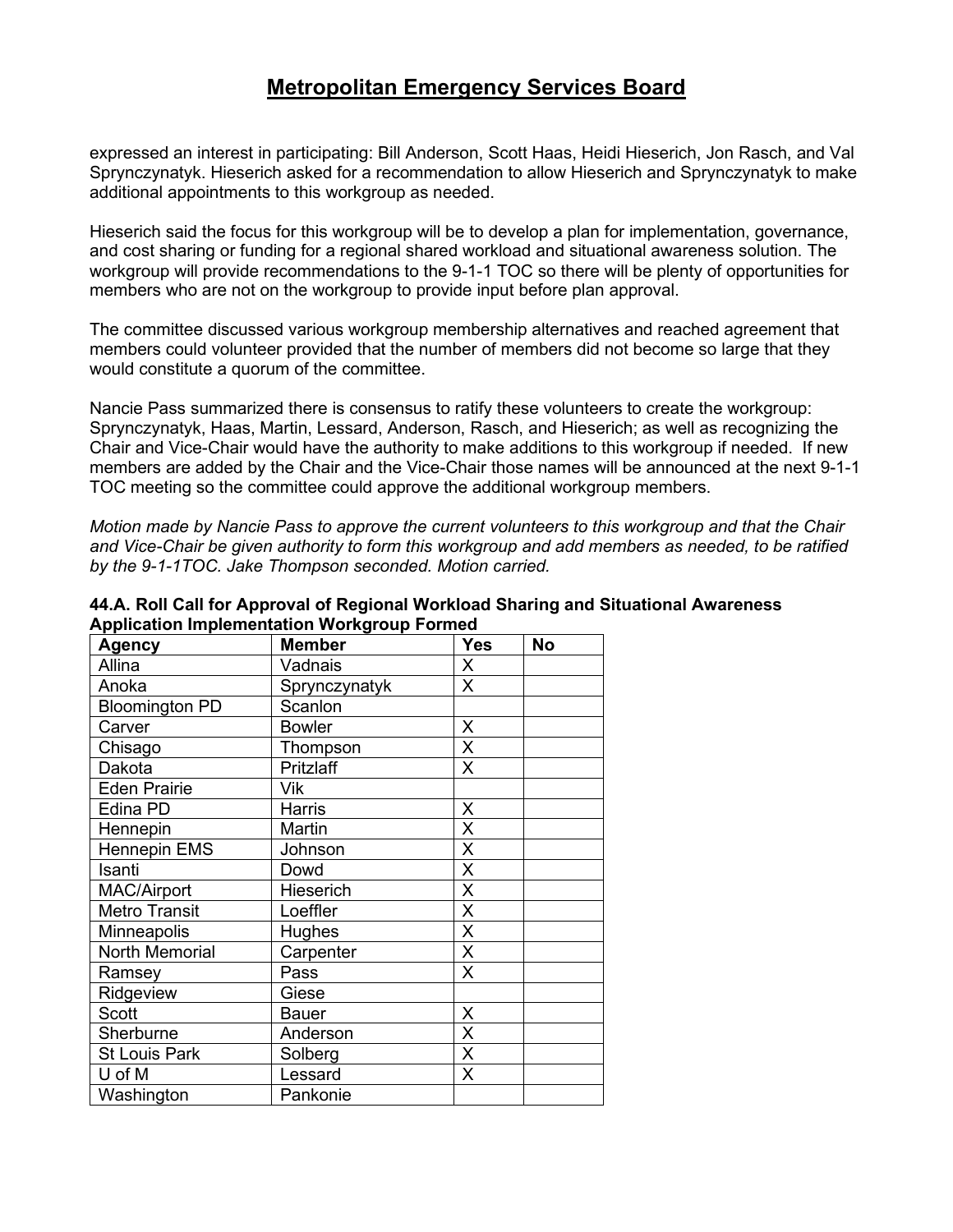#### **Yea: 18 Nay: 0 Motion passed**

#### **5. Discussion Items**

#### **A. Pandemic Response**

Eggimann reported that the RapidDeploy configuration work continues and the table-top and evaluation exercises are now scheduled for the first week of February.

Jake Thompson said when the pandemic PSAP consolidation planning began, there were other workgroups established. Were any other workgroups still involved?

Hieserich said that it should be a January agenda item to see the status of the other workgroups.

Carrie Bauer said the CAD-GIS workgroup has been on hold.

Jon Rasch said the admin lines routing work was identified as a RapidDeploy capability, but that the CAD configuration needed to be completed first.

Thompson said there was radio planning and talk of allowing permissions. Perhaps now is the time to get it documented.

Tony Martin said after talking to Curt Meyer, on the law enforcement side, RapidDeploy could be used anytime now if needed. Martin thought the fire side still has work to be done to fully take advantage of RapidDeploy's capabilities, but the complexity needed to really leverage those capabilities may be beyond the scope of the project.

Hieserich said a written report would be good to see what the status is of the other workgroups. Thompson agreed the MESB would benefit to see written report on the status.

#### **B. Coordination with State Patrol**

Martin shared a draft coordination recommendation document with the work group. A copy of the document was sent to the committee members following the meeting.

#### **C. Telecommunicator Reclassification and Licensing Legislation – no update**

#### **D. System Outage Notifications**

Martin shared a draft notification procedure document with the work group. A copy of the document was sent to the committee members following the meeting.

#### **E. Mental Health Call Processing Standard - no update**

#### **6. Reports**

#### **A. PSAP Operations Round Table Work Group – No Update**

#### **B. SECB NG9-1-1 Committee Report**

Pankonie said the committee met yesterday and included discussions on the Telephone CPR compliance standard which was approved by the SECB at their December 3 meeting. The committee will continue to work on identification of T-CPR training resources that the PSAPs could utilize to complete the standard compliance requirements. PSAPs were encouraged not to enter into any T-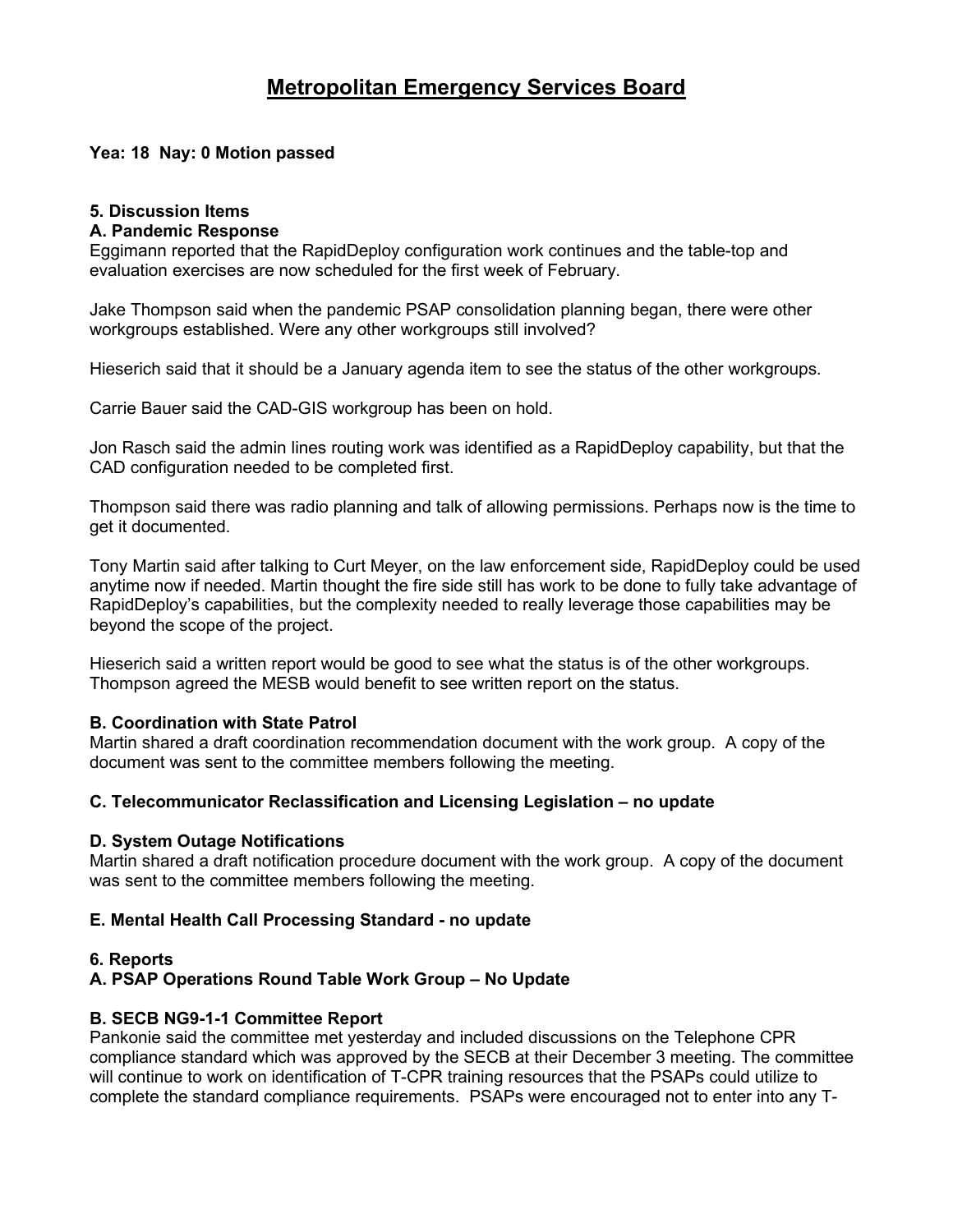CPR contracts yet, and that they should wait until the T-CPR grant process was in place. The grant money should be sufficient to cover the costs of the training for the PSAPs. No word back yet on the legal review requested of the Attorney General's office regarding the compliance standard and the statutory requirements to ensure they are in alignment.

The committee also spent time discussing the 9-1-1 system governance and how PSAPs could participate in the regional representation and planning processes. It was noted that the metro area has included the secondary PSAP representatives on their 9-1-1 TOC while other regions have not (e.g., Mayo does not have a representative in the SE Region). The question also came up about whether PSAPs that serve in multiple regions should have representatives on all the regional boards or only on the region where the PSAP is physically located. (e.g., North Memorial serving multiple regions but only has representation in the metro region)

The committee discussed the 9-1-1 Plan change process and the need to involve ECN, and the MESB in the metro area, sooner in the planning process. Any time a PSAP wants to make a change that impacts how they are connected to or utilize the 9-1-1 system a 9-1-1 Plan change request is required. The process needs to look more like what has been done with the ARMER system so that the proper resources can be identified and changes at one PSAP do not adversely impact the 9-1-1 system or other PSAPs. The committee will continue to look at the process once ECN has their technical assistance contract in place.

#### **C. 9-1-1 Network Report**

In addition to the written report in the meeting packet, Eggimann wanted to update the committee on the 911 Plan change request from Ramsey County. In accordance with ECN's request, the MESB prepared a 911 Plan change request letter summarizing what Ramsey wants to do and submitted the letter for ECN's review. Work is continuing to identify the ESInet connection options that will meet Ramsey's needs that are available at the St. Paul location.

Pankonie reported that she expected to go online with their new Solacom answering application in April. Carrie Bauer said she believed Scott Co.'s implementation on the Motorola SaaS system will now happen sometime in the summer.

Barnett asked about the reference in the report about the Egress RFP and wondered if this was anticipated to be a separate contract or would it be provided by the NG Core Services vendor. Eggimann explained that the NG9-1-1 system was expected to be made up of three major components that would likely be handled in separate contracts, unlike today's single 9-1-1 services contract with Lumen. The NG Core Services would involve the 9-1-1 call routing and location information delivery functions like what the current 9-1-1 selective routers and the ALI database provide today. The Egress contract would cover the ESInet connectivity between the Core Services and the PSAPs. Eggimann also noted that under NENA's ESInet design that network would be used for multiple mission critical public safety applications and would not be exclusive to just 9-1-1, and would also include the connectivity inside the PSAPs, at least in terms of being able to monitor the network status and application data delivery.

#### **D. 9-1-1 Data Report**

Marcia Broman summarized the written report that was included in the meeting packet and updated the committee on the upcoming deadline for the wireless carriers to begin providing caller location information that includes vertical location. Hieserich said that the Airport is very interested in being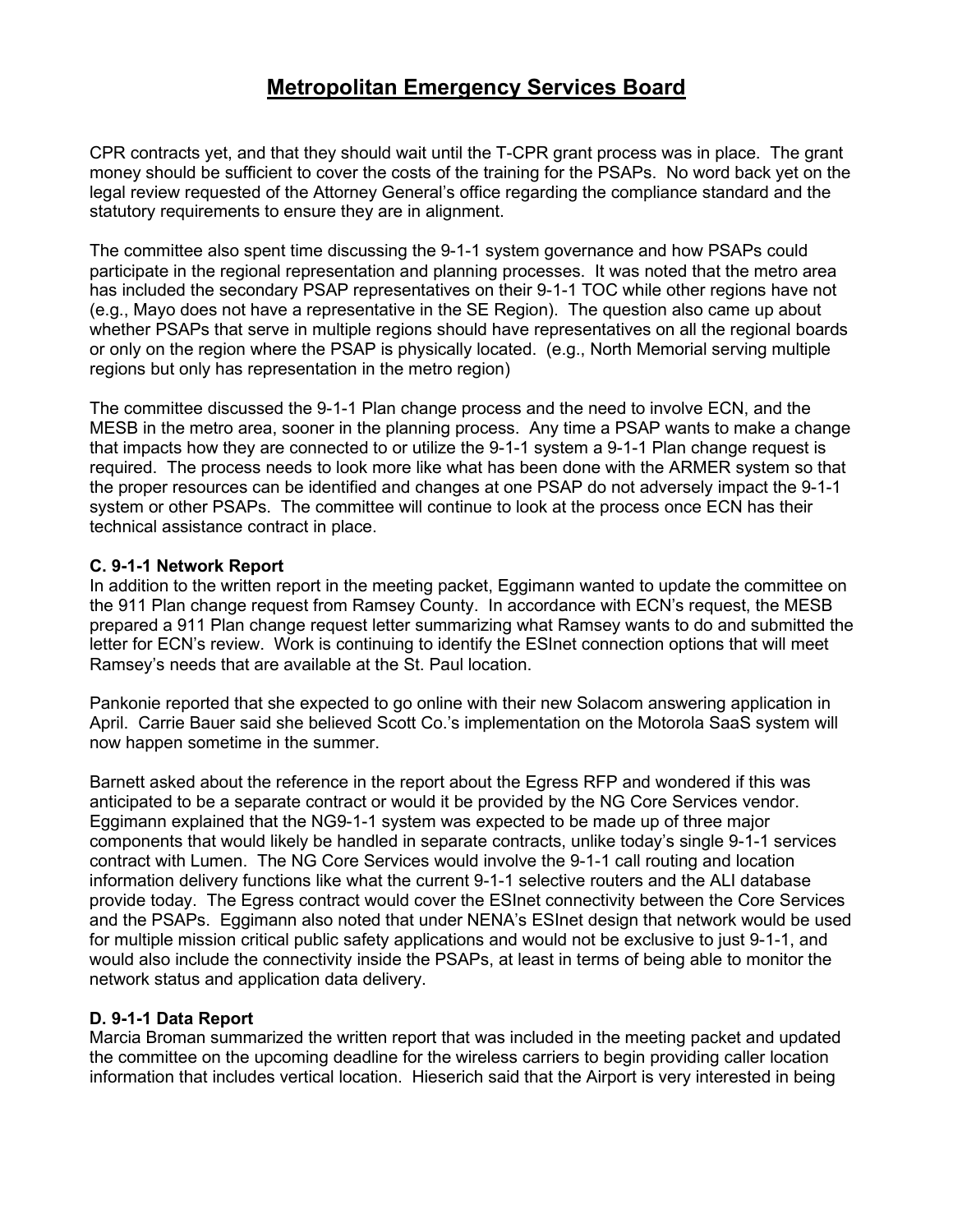able to utilize a three-dimensional caller location, such as being able to know what level a caller was on in the parking ramps.

#### **7. Announcements**

The committee members discussed how their respective jurisdictions were going to handle the COVID vaccinations with the telecommunicators. There seemed to be consensus that the telecommunicators would be included in the 1B distribution and would not all be done on the same day to allow for any allergic reactions to not compromise many telecommunicators at the same time.

**Adjourn at 11:46**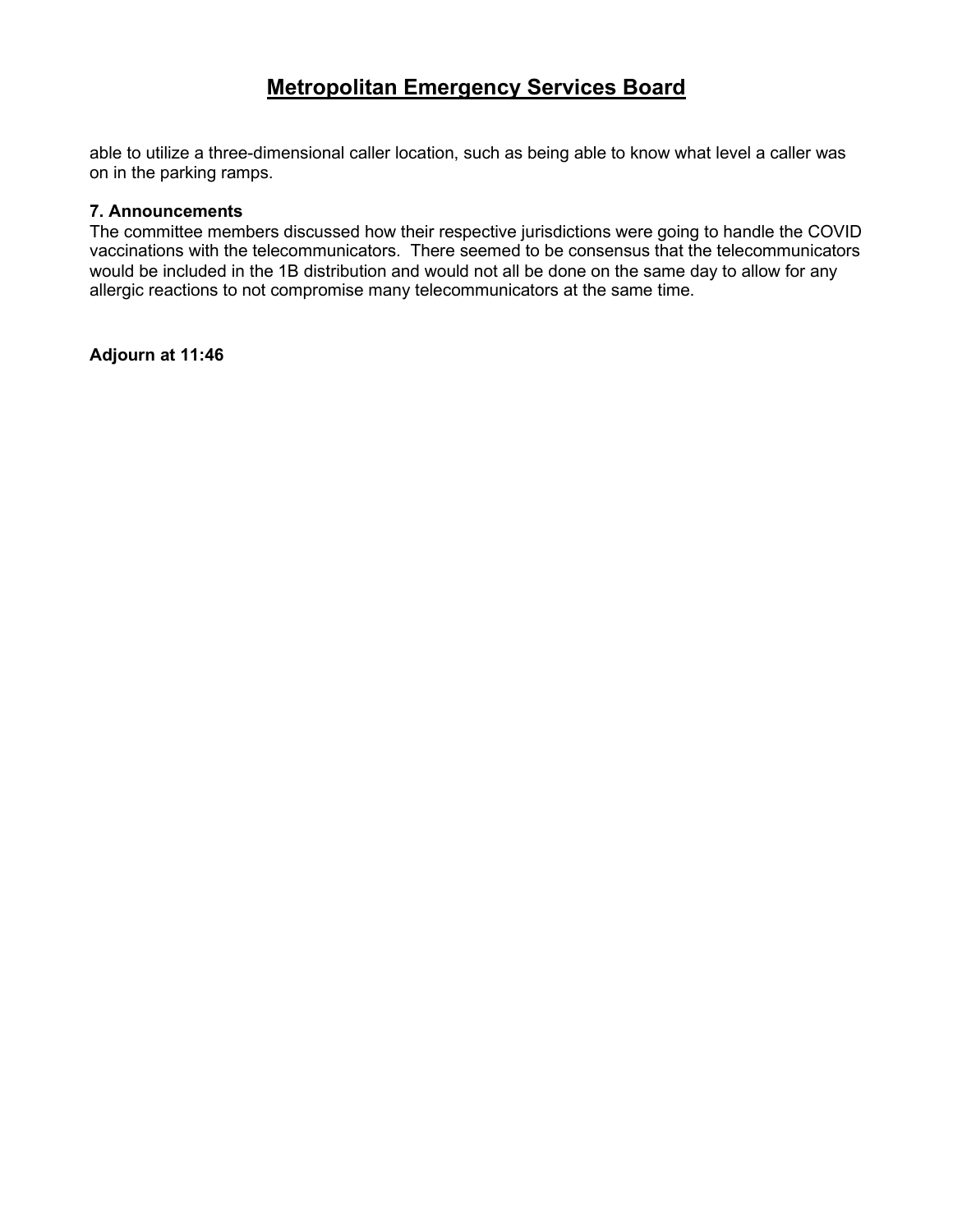

#### **METROPOLITAN EMERGENCY SERVICES BOARD**

**Meeting Date: January 21, 2021 Agenda Item: 4.A Emergency Communications Strategic Planning – Regional Volunteers Presenter: Eggimann**

#### **RECOMMENDATION**

Request that the 9-1-1 Technical Operations Committee (TOC) identify volunteers to participate in regional level strategic planning with regard to emergency communications.

#### **BACKGROUND**

ECN has sponsored two strategic planning efforts in the past that have lead to the creation of two three-year strategic plans for emergency communications in Minnesota. The SECB has used the plans as a resource in making decisions and establishing priorities. The past events have been held at a conference center in Chanhassen and involved volunteer participants from across the state. This year ECN is facilitating regional planning sessions to gather input before a statewide strategic plan is developed.

The metro region planning sessions are scheduled for:

| Monday, February 22 | 1300-1500 |
|---------------------|-----------|
| Monday, March 8     | 1300-1500 |
| Monday, March 15    | 1300-1500 |

(see attached information sheet for more detail)

#### **ISSUES & CONCERNS**

(none identified)

**FINANCIAL IMPACT**

(none identified)

MOTION BY: SECONDED BY: MOTION:

PASS/FAIL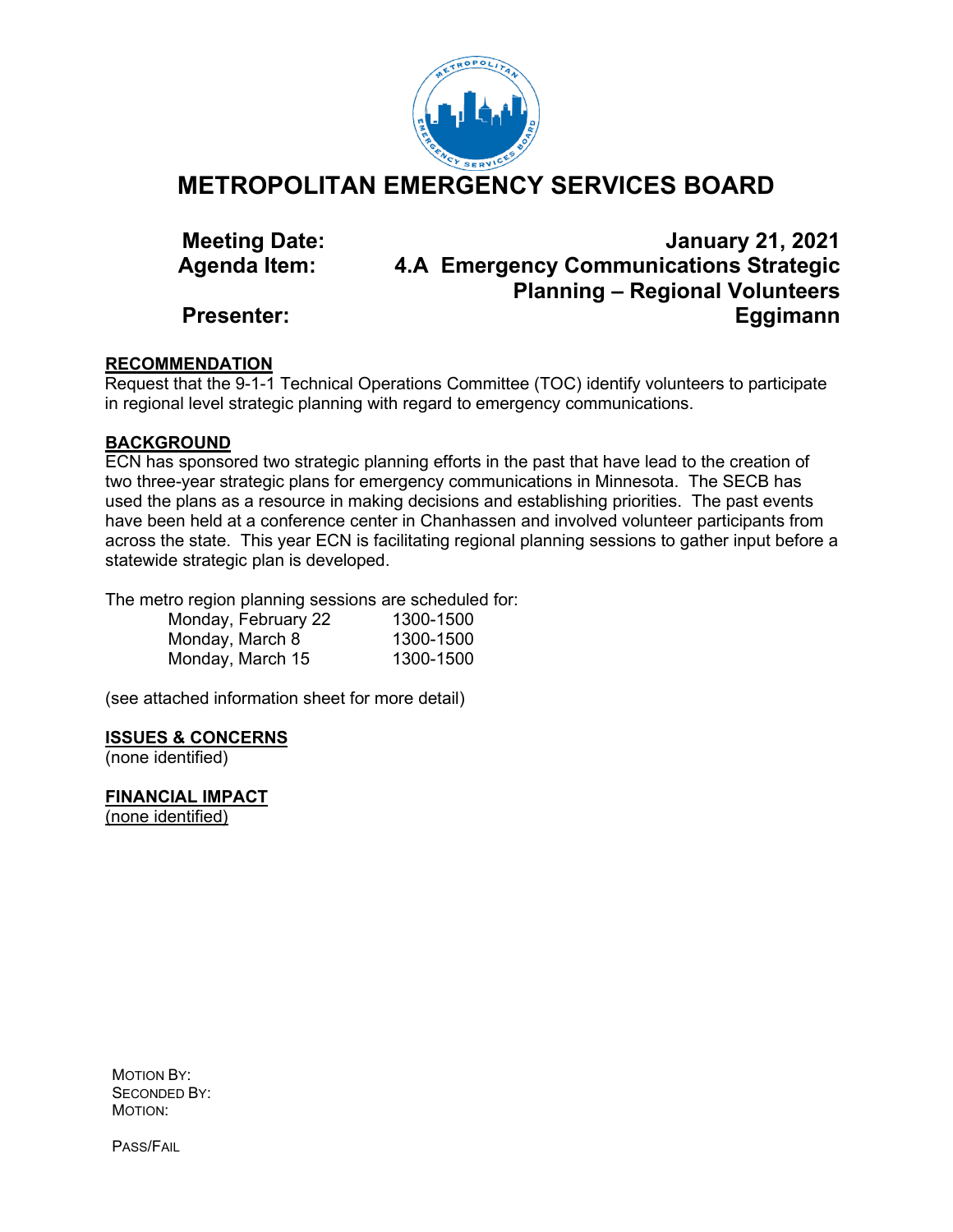#### **Metro Region Emergency Communications Strategic Planning Meetings**

**Monday, February 22 Monday, March 8 Monday, March 15 1300-1500**

You are invited to participate in a series of three regional planning meetings. The meetings are being offered in preparation for the statewide Emergency Communications Network Board strategic planning scheduled to occur this coming Spring. The regional meetings will provide an opportunity to assess where your region and the state are with regard to emergency communications, where you would like to be, and your best thoughts on what should be done to get there.

Here's what to expect for the meetings:

- **Meeting one** will include:
	- o Assessing progress on the current strategic plan
	- $\circ$  Assessing the accomplishments, setbacks, strengths, weaknesses, opportunities and threats (regional and statewide)
	- $\circ$  Identifying the desired state where you'd like to be at the regional and statewide levels
- **Meeting two** will include:
	- o Developing possible statewide goals and objectives
	- o Developing possible regional goals and objectives
- **Meeting three** will include:
	- $\circ$  Wrapping up discussion of what you will recommend for statewide goals and objectives
	- o Fleshing out the regional goals and objectives
	- $\circ$  Discussing roles, responsibilities, timeline and a possible format for follow up regional planning, (optional)

When all regional meetings are completed, the key themes and recommended goals and objectives will be incorporated as part of the statewide planning process.

We're hoping that participants will include those closest to the work and that they represent a variety of viewpoints. Hopefully participants will talk with their colleagues and bring their perspectives to the table as well. Ideally this planning process provides a good opportunity for dynamic communication that will support the entire emergency communications effort into the future, and assure that the resulting strategic plan is based on the needs, goals and priorities expressed by the regional planning participants.

Please consider joining in this great opportunity to look at and shape the work that matters so much to you and to the citizens of this state.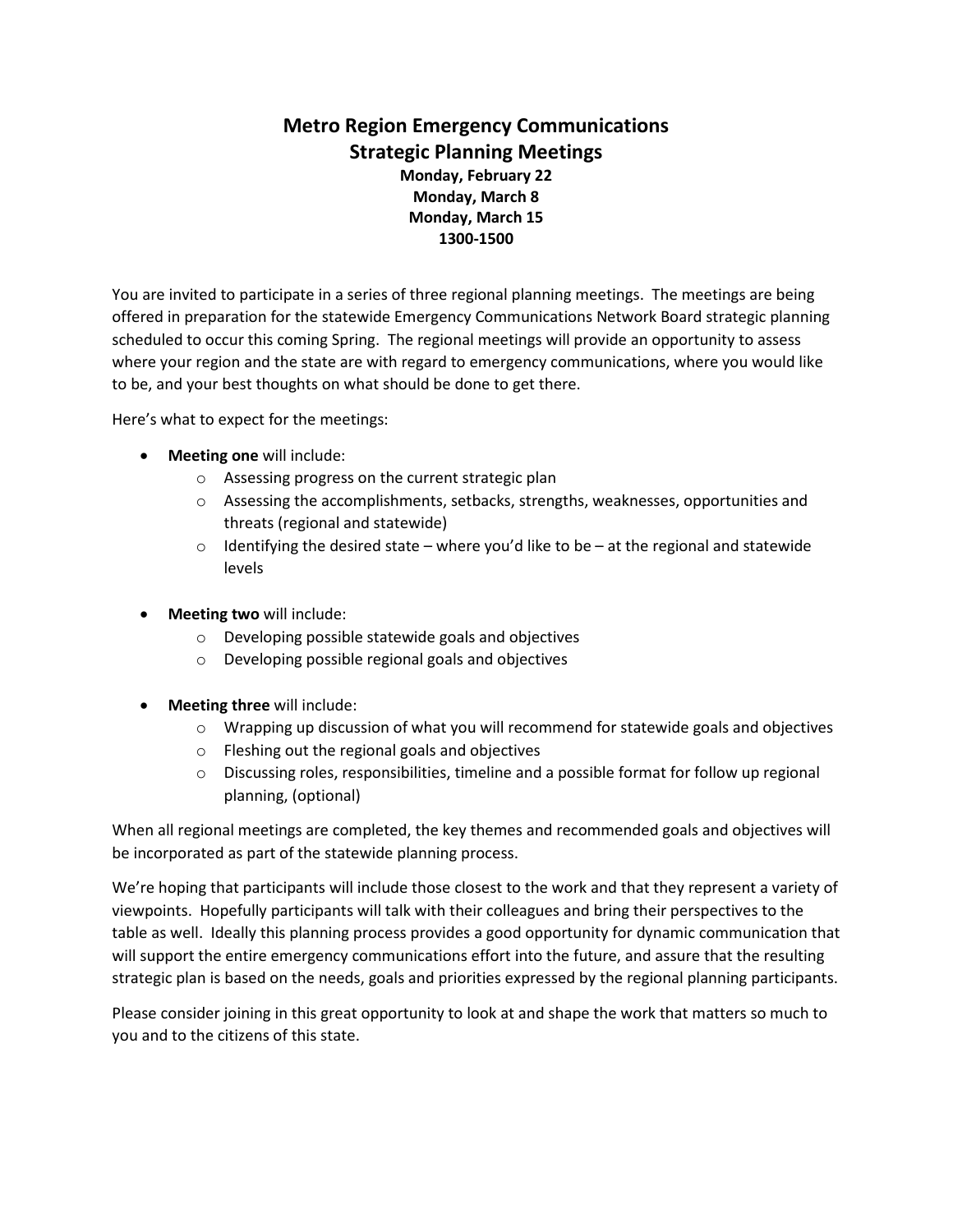

#### **METROPOLITAN EMERGENCY SERVICES BOARD**

**Meeting Date: January 21, 2021 Agenda Item: 4.B ALI Format Change – Z-Axis Presenter: Browman** 

#### **RECOMMENDATION**

Request that the 9-1-1 Technical Operations Committee (TOC) recommend that the ALI format be changed to enable the display of three-dimensional location coordinates.

#### **BACKGROUND**

As part of an ongoing effort to improve the caller location accuracy for 9-1-1 calls the FCC has rejected efforts to delay the April 2021 deadline for wireless carriers to provide elevation coordinate (z-axis) information in addition to the latitude and longitude coordinates they have already been providing. The current ALI format has no place designated for displaying z-axis information and will require an updated configuration.

For ECCs to effectively utilize the z-axis location data may require updated GIS information and mapping capabilities.

(see attached news article)

**ISSUES & CONCERNS** (none identified)

**FINANCIAL IMPACT**

(none identified)

MOTION BY: SECONDED BY: MOTION:

PASS/FAIL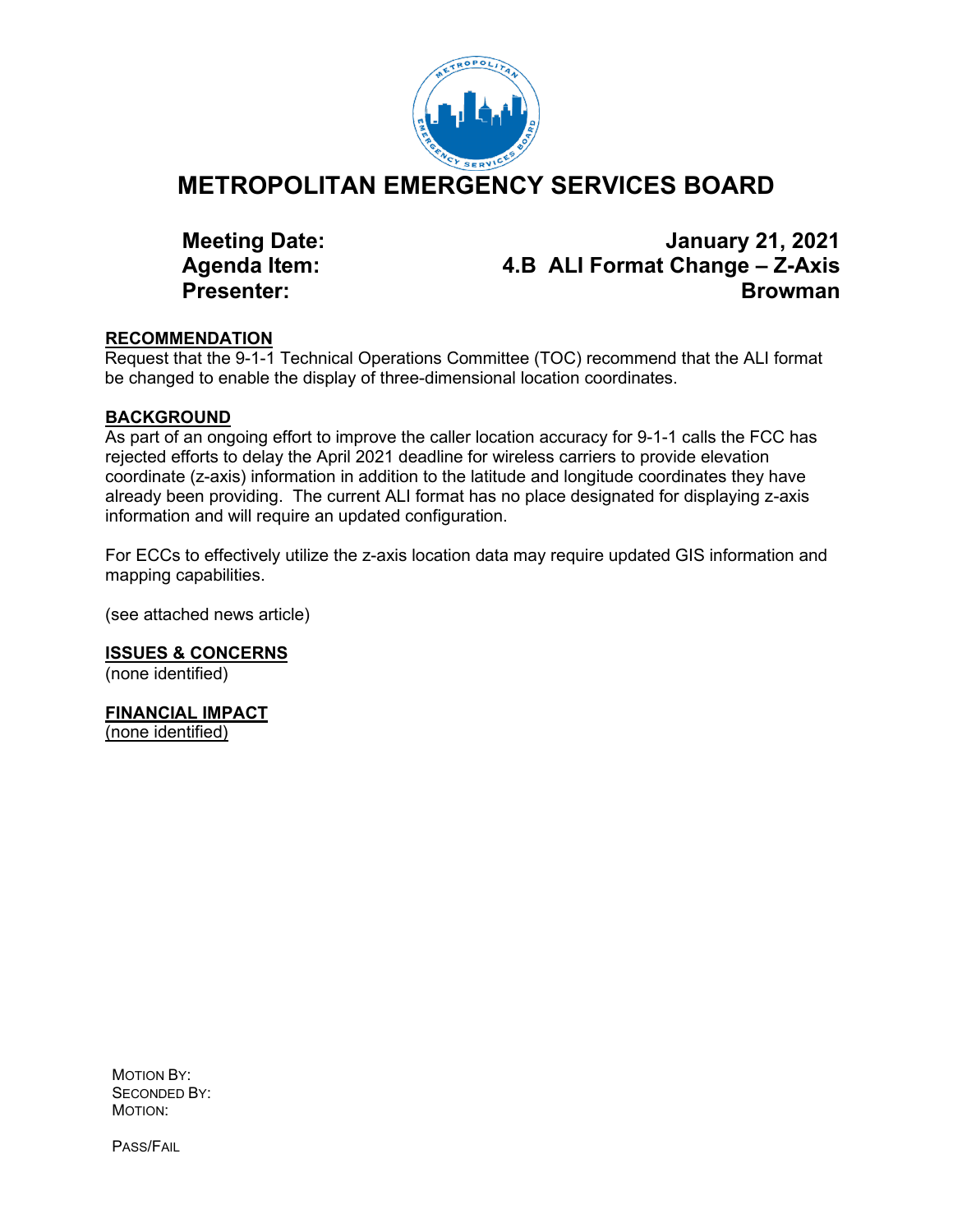[https://www.rcrwireless.com/20210112/policy/fcc-rejects-calls-to-delay-indoor-location-accuracy](https://www.rcrwireless.com/20210112/policy/fcc-rejects-calls-to-delay-indoor-location-accuracy-improvements)[improvements](https://www.rcrwireless.com/20210112/policy/fcc-rejects-calls-to-delay-indoor-location-accuracy-improvements)



## **FCC rejects calls to delay indoor location accuracy improvements**

By [Kelly Hill](https://www.rcrwireless.com/author/khill) on January 12, 2021 [Network Infrastructure,](https://www.rcrwireless.com/network-infrastructure) [Policy](https://www.rcrwireless.com/policy)

- [Click to share on Facebook \(Opens in new window\)](https://www.rcrwireless.com/20210112/policy/fcc-rejects-calls-to-delay-indoor-location-accuracy-improvements?share=facebook&nb=1)
- [Click to share on LinkedIn \(Opens in new window\)](https://www.rcrwireless.com/20210112/policy/fcc-rejects-calls-to-delay-indoor-location-accuracy-improvements?share=linkedin&nb=1)
- [Click to share on Twitter \(Opens in new window\)](https://www.rcrwireless.com/20210112/policy/fcc-rejects-calls-to-delay-indoor-location-accuracy-improvements?share=twitter&nb=1)
- •

Carriers won't get more time to meet vertical location, or z-axis, accuracy requirements for cellular devices that are set to take effect in April.

The Federal Communications has [rejected a request](https://www.fcc.gov/document/wireless-e911-location-accuracy-reconsideration-order) from CTIA to delay the implementation of new requirements on improved accuracy for reporting the indoor location of wireless callers, including three-meter accuracy of a device's vertical position within multi-story buildings.

CTIA had asked the FCC last September to delay the April 2021 deadline by which wireless network providers have to start providing more precise indoor location of callers in certain markets. CTIA cited the COVID-19 pandemic as one reason that the FCC should give operators more time, arguing that the pandemic "has stalled any ability to validate whether z-axis location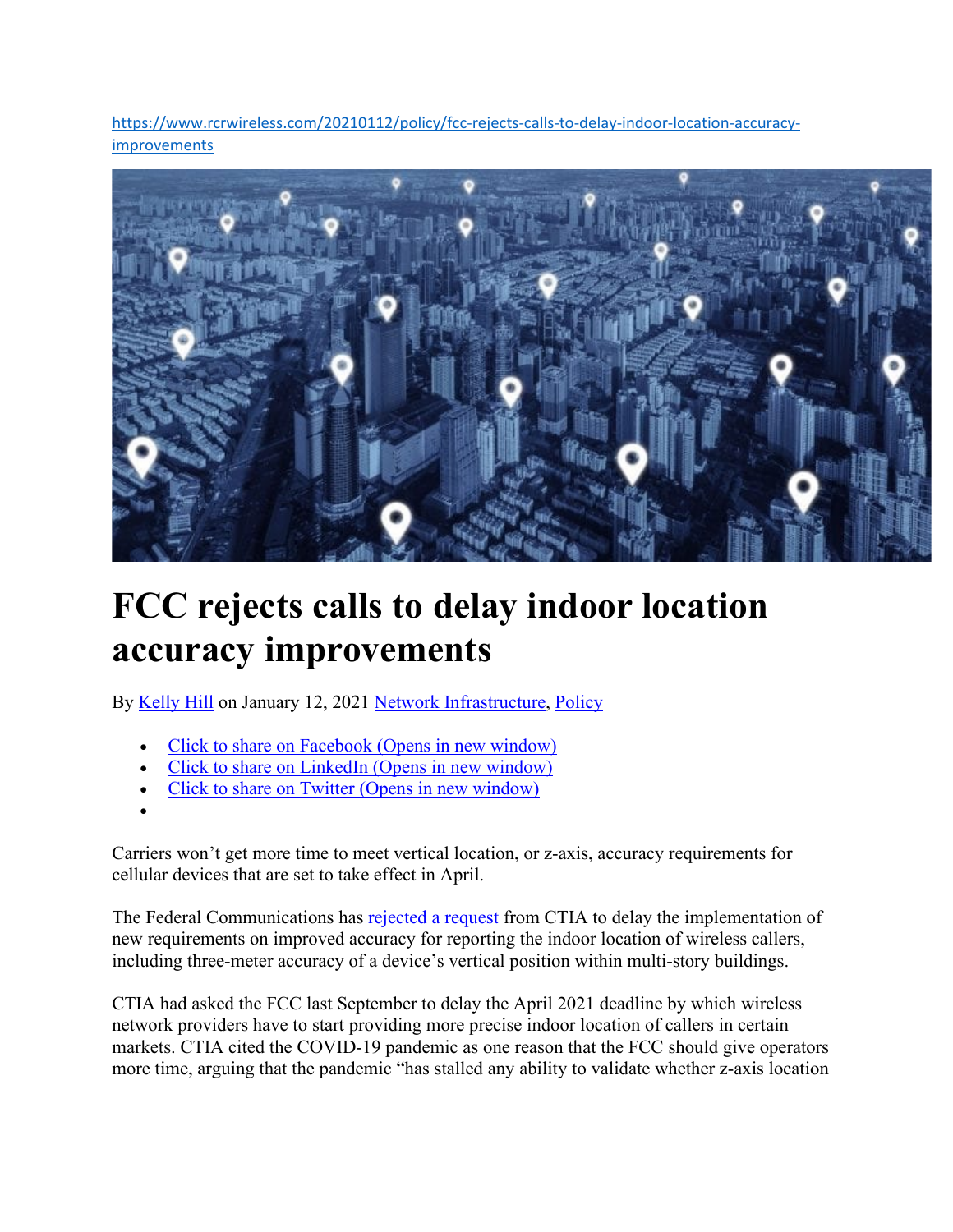solutions can meet the Commission's vertical location accuracy requirements" and also saying that the FCC's timeline was "premised on vendor promises that 'have not panned out.'"

Meanwhile the Association of Public Safety Communications Officials, or APCO, [supported the](https://ecfsapi.fcc.gov/file/110257715989/Joint%20Comments%20on%20911%20Location%20Petitions.pdf)  [existing timelines for deployment but took issue](https://ecfsapi.fcc.gov/file/110257715989/Joint%20Comments%20on%20911%20Location%20Petitions.pdf) with the "dispatchable location" part of the FCC's requirements, and had repeated a request that the FCC tie its required benchmark to a percentage of 911 calls rather than address-reference points in a location database. That request was also denied.

The [FCC essentially said](https://docs.fcc.gov/public/attachments/FCC-21-11A1.pdf) that the carriers have known for six year that they would have to meet these deadlines, the two requests re-argued points that it had already considered and dismissed, and that the April 2021 and 2023 z-axis deadlines and its previously set benchmarks, would stand.

The FCC had adopted rules in 2015 that commercial wireless carriers would have to provide vertical location, or z-axis, information in the top 25 Cellular Market Areas by April 3, 2021, and in the top 50 CMAs by April 3, 2023. However, the FCC didn't adopt the exact metric for the information — that the information must be accurate to within three meters of the device's position — until November 2019. In November 2019, the FCC noted, it found that two vendors, NextNav and Polaris, had "consistently shown in testing that their solutions, which rely on barometric pressure sensors in handsets,

could meet or surpass this standard" and that "devices capable of measuring and reporting vertical location without a hardware upgrade (z-axis capable devices) were widely available."

In a July 2020 action, the commission expanded the options for carriers to meet the deadlines: Instead of deploying z-axis technology to cover 80% of the population, they meet the deadlines by deploying z-axis technology to cover 80% of the buildings that exceeded three stories within the cellular market. The national carriers had asked instead that the FCC only require them to meet the three-meter accuracy standard for 50% of calls rather than 80%, and to move the 2023 deadline to 2025. The FCC did not change its deadline then, and repeated again this week that it will not.

*Editor's note: This story has been corrected to more accurately reflect the nature of APCO's request of the FCC. The organization did not ask for the indoor location metric to be delayed, APCO asked the FCC to use a differen*t *benchmark for dispatchable location.* 

- [Click to share on Facebook \(Opens in new window\)](https://www.rcrwireless.com/20210112/policy/fcc-rejects-calls-to-delay-indoor-location-accuracy-improvements?share=facebook&nb=1)
- [Click to share on LinkedIn \(Opens in new window\)](https://www.rcrwireless.com/20210112/policy/fcc-rejects-calls-to-delay-indoor-location-accuracy-improvements?share=linkedin&nb=1)
- [Click to share on Twitter \(Opens in new window\)](https://www.rcrwireless.com/20210112/policy/fcc-rejects-calls-to-delay-indoor-location-accuracy-improvements?share=twitter&nb=1)
- •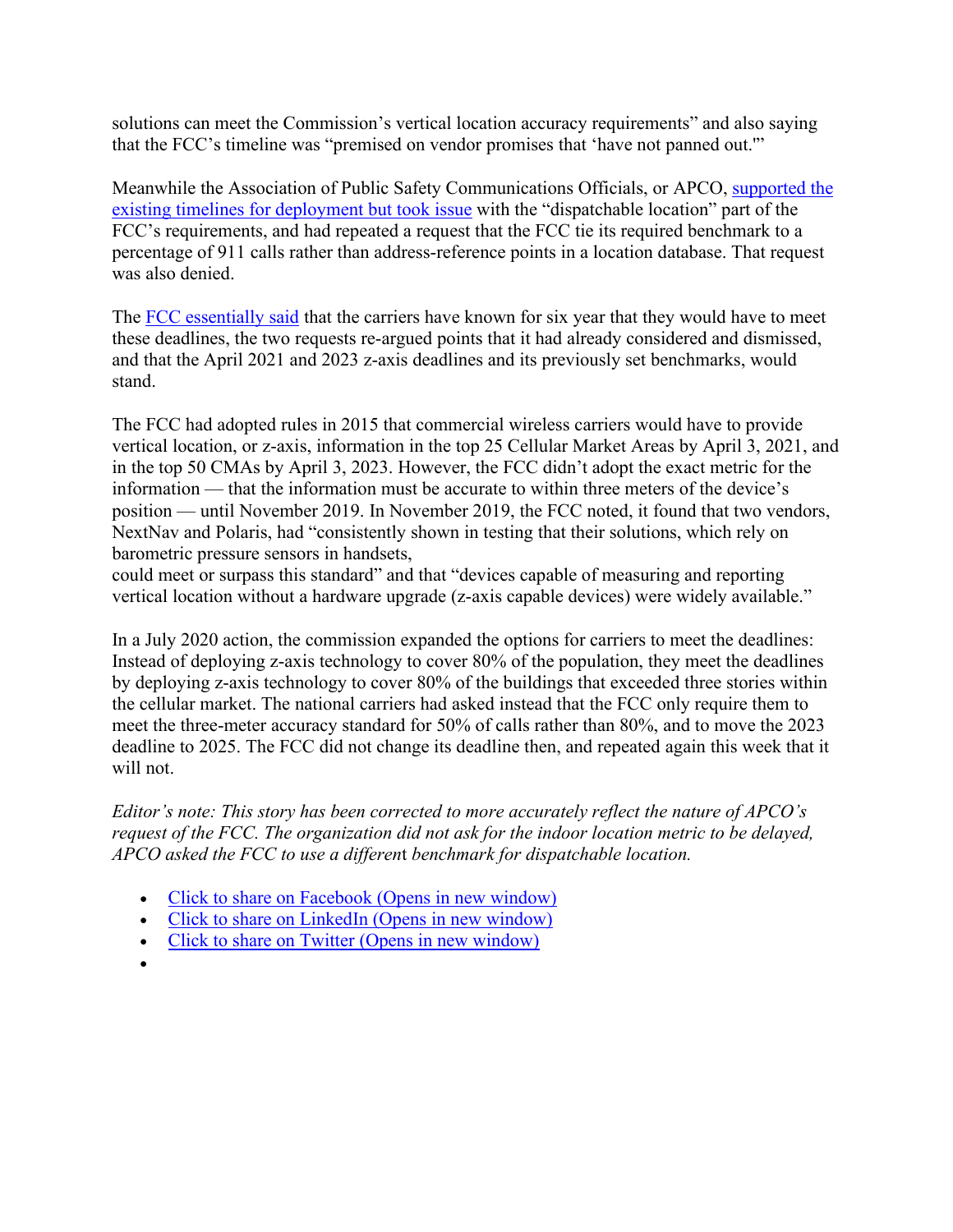#### **WORKING DRAFT: Incident Coordination with State Patrol**

**Purpose:** To define a process for the exchange of information between Metro PSAPs and the Minnesota State Patrol Communications.

**Scope:** This standard defines the recommended protocol to follow for processing incidents on the highways, interstates, and exchanges relevant to incident response with State Patrol under routine daily conditions and for non-routine escalated conditions (such as winter storms, civil unrests, disturbances).

**Background:** During high volume incidents (such as storms or civil unrests), routine protocol is no longer sustainable, and an alternative protocol is needed.

#### **Constraints:**

- Personnel,
- Communication via phone, radio, No current bi-directional CAD-to-CAD with other PSAPs
- Geographic coverage areas of State Patrol's two PSAPs
- Wireless 911 call routing

#### **Recommended Protocol**

A) Call Taking Questions/Protocol: The following call taking formula should be used if pertinent or obtainable for incidents on the state highways, interstates, and ramps.

- 1. What: spin out, crash without Injury (hit and run), injury crash (hit and run), disabled vehicle, pedestrian on freeway, driving complaint, debris, medical, etc.
- 2. Location of incident
	- a. Highway or interstate name/number
	- b. Direction of travel
	- c. Cross street or mile marker;
	- d. Proximity to cross street (i.e. east of, south of, over or at, etc.)
	- e. Median, shoulder, ditch, exit ramp, entrance ramp, under pass, over pass
- 3. Vehicle Description
	- f. Number of vehicles involved
	- g. Type (passenger car, pick up, SUV, semi)
	- h. Additional type info (4 door, 2 door, topper, trailer)
	- i. Color
	- j. License
	- k. Direction of travel
- 4. Injuries
	- a. Number of injuries
	- b. Severity
	- c. Entrapment
- 5. Driver/suspect/occupants
	- a. Name
	- b. Description
	- c. Other information obtained
	- d. Weapons involved/officer safety considerations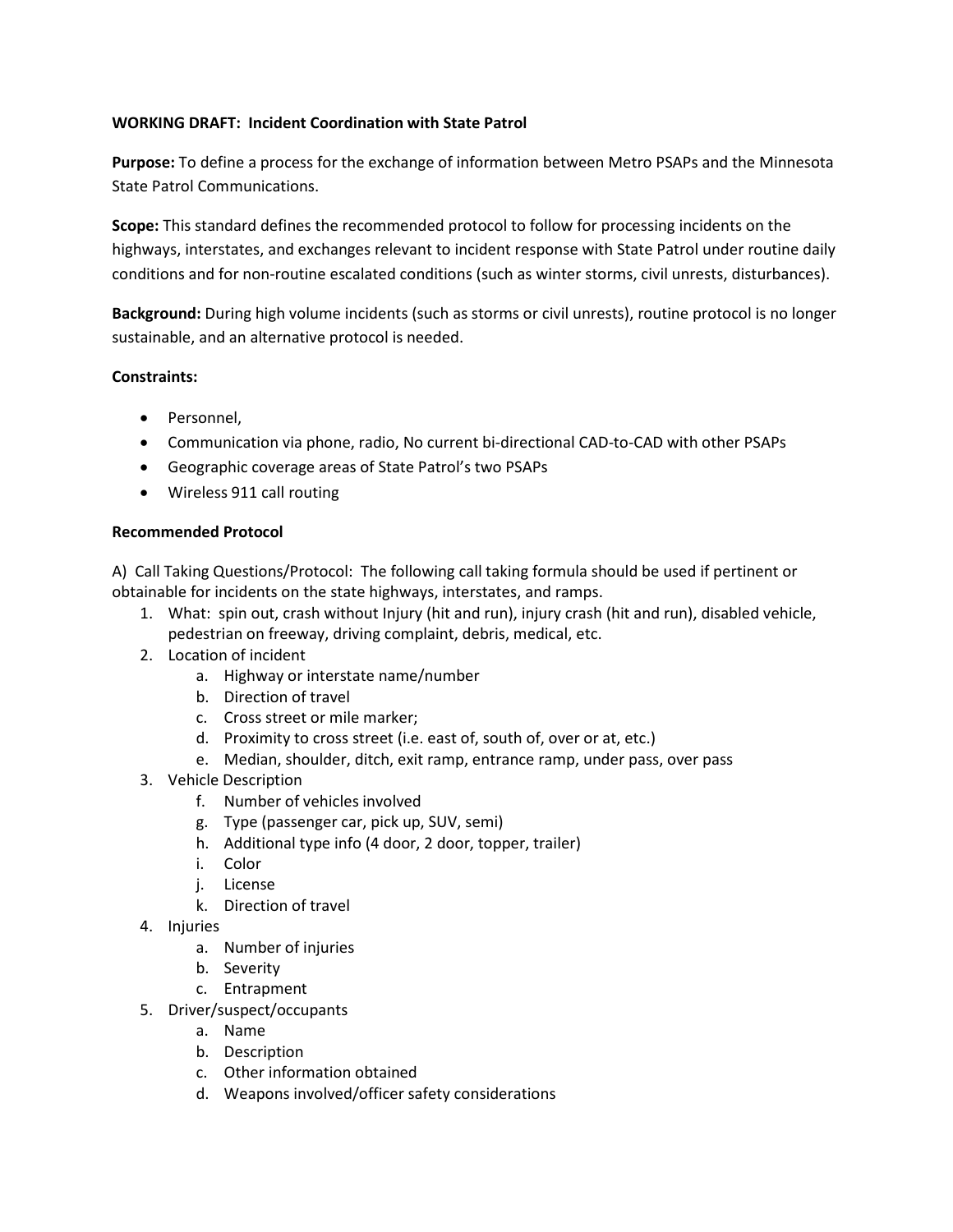- 6. Hazard Information
	- a. Blocking traffic
		- i. Is the vehicle drivable? Are tows needed?
	- b. General debris
	- c. Hazardous materials
	- d. Power lines
- 7. Caller Info
	- l. Caller first and last name
	- m. Caller phone number
	- n. Involved, witness, or passerby
	- o. Location of caller now

#### 8. General Reminders

- a. When we have multiple callers, each caller may have different or updated information
- b. Might be needed for Court
- c. Multiple incidents at one location
- d. Can you move so you are no longer blocking?
- e. Can you move off the highway?
- f. Exchange of information?

B) Routine Daily Protocol: State will take any call where it is related to an incident on state highways and interstates.

- 1. Initial call
	- a. Received by State PSAP (State being the primary agency):
		- i. If the call is within State's jurisdiction and no additional resources are needed, State handles the call;
		- ii. If local law, fire or EMS response is necessary, State will hail the local law enforcement PSAP via METCOM (local law PSAP is responsible for fire and EMS response); (Does state patrol have a map layer of all Law/Fire/EMS ESZ's?)
		- iii. State may, at their discretion, inform the local PSAP of incidents (driving complaints, delayed response, etc.).
		- iv. It is important to clarify and communicate with the local PSAP if they will not be responding to the incident or if the incident exits onto local city or county roads.
	- b. Received by local PSAP:

1.

i. Follow your PSAP and/or agency policy and procedures.

#### ii. Warm transferred to State whenever possible.

- 2. Subsequent calls accepted by the local PSAP will be transferred to state if the caller is involved, witnessed the incident, or has pertinent information.
- 3. Subsequent calls that are not transferred should be documented at the local PSAP (name, phone number, and info reported).
- 4. Incident coordination between the local PSAP and State should be conducted on METCOM.
- 5. Tows: State is responsible for ordering tow service unless directed otherwise.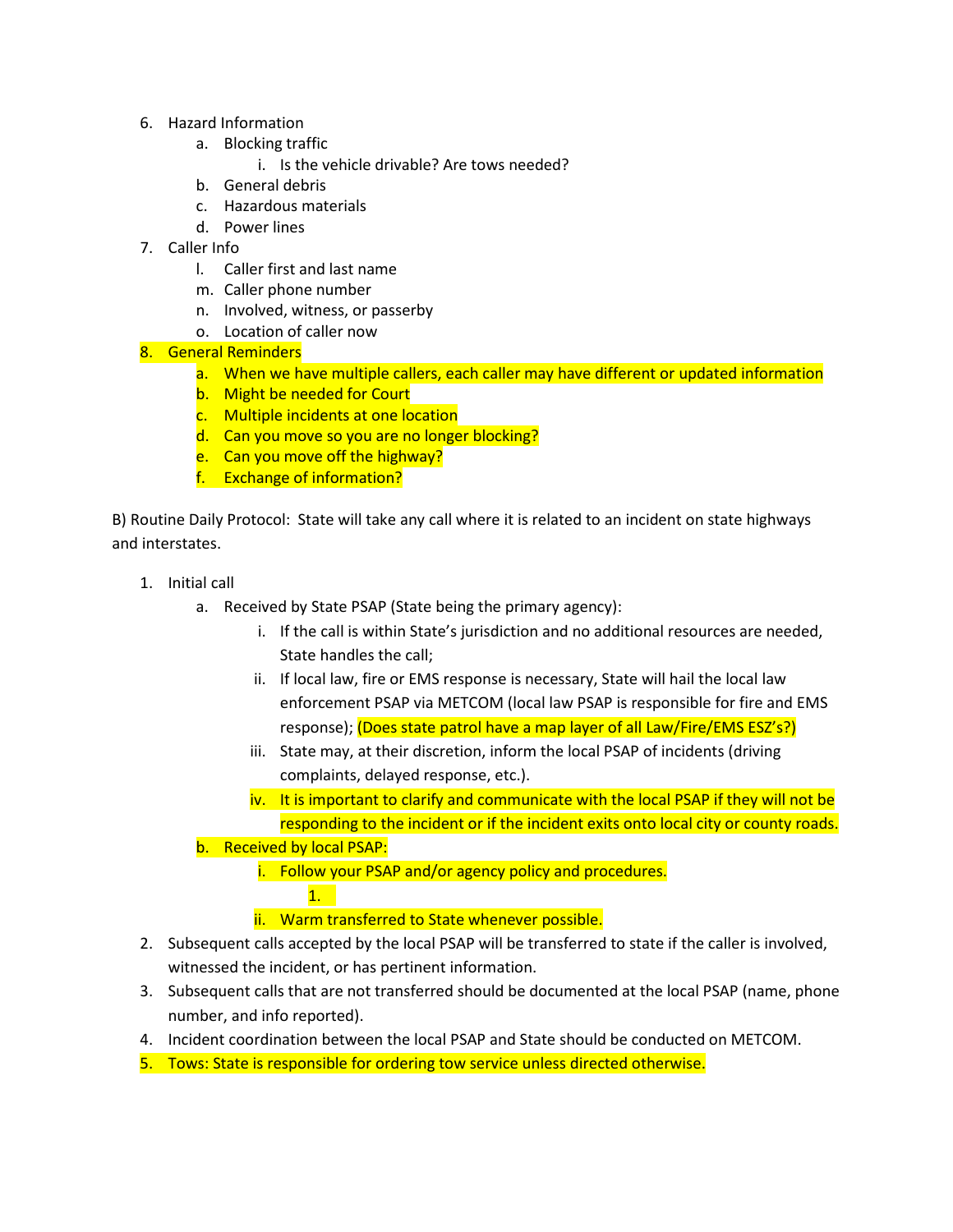C) Non-routine Conditions (i.e. winter storms, large scale vehicle accidents, State resources are overwhelmed, etc.)

- 1. Call taking adaptations: subsequent call taking is primarily focused on the following:
	- a. Location (Use caution when screening subsequent calls for multiple incidents)
	- b. Caller involved, witness, passerby (does caller have new information to share?)
	- c. Vehicle description
	- d. Injuries
	- e. Blocking
- 2. Initial call
	- a. Received by State PSAP: If local law, fire or EMS response is necessary, State will hail the local law enforcement PSAP via METCOM (local law PSAP is responsible for fire and EMS response)
		- i. Driving complaint, informing the local PSAP
		- ii. Delayed response, looking for assistance from local PSAP
	- b. Received by local PSAP: Process call as normal (in local CAD) and notify State on METCOM or identified talkgroup of required **CORE** information.
		- i. Incident type
		- ii. Location
		- iii.
- 3. Subsequent calls accepted by the local PSAP will be transferred to state if the caller is involved, witnessed the incident, or has pertinent information.
- 4. Subsequent calls that are not transferred should be documented at the local PSAP (name, phone number, and info reported).
- 5. Incident coordination between the local PSAP and State should be conducted on METCOM.
	- a. During periods of high call volume related to non-routine conditions, State can elect to move radio communications to a METAC in lieu of using METCOM.
- 6. Tows: State is responsible for ordering tow service unless directed otherwise.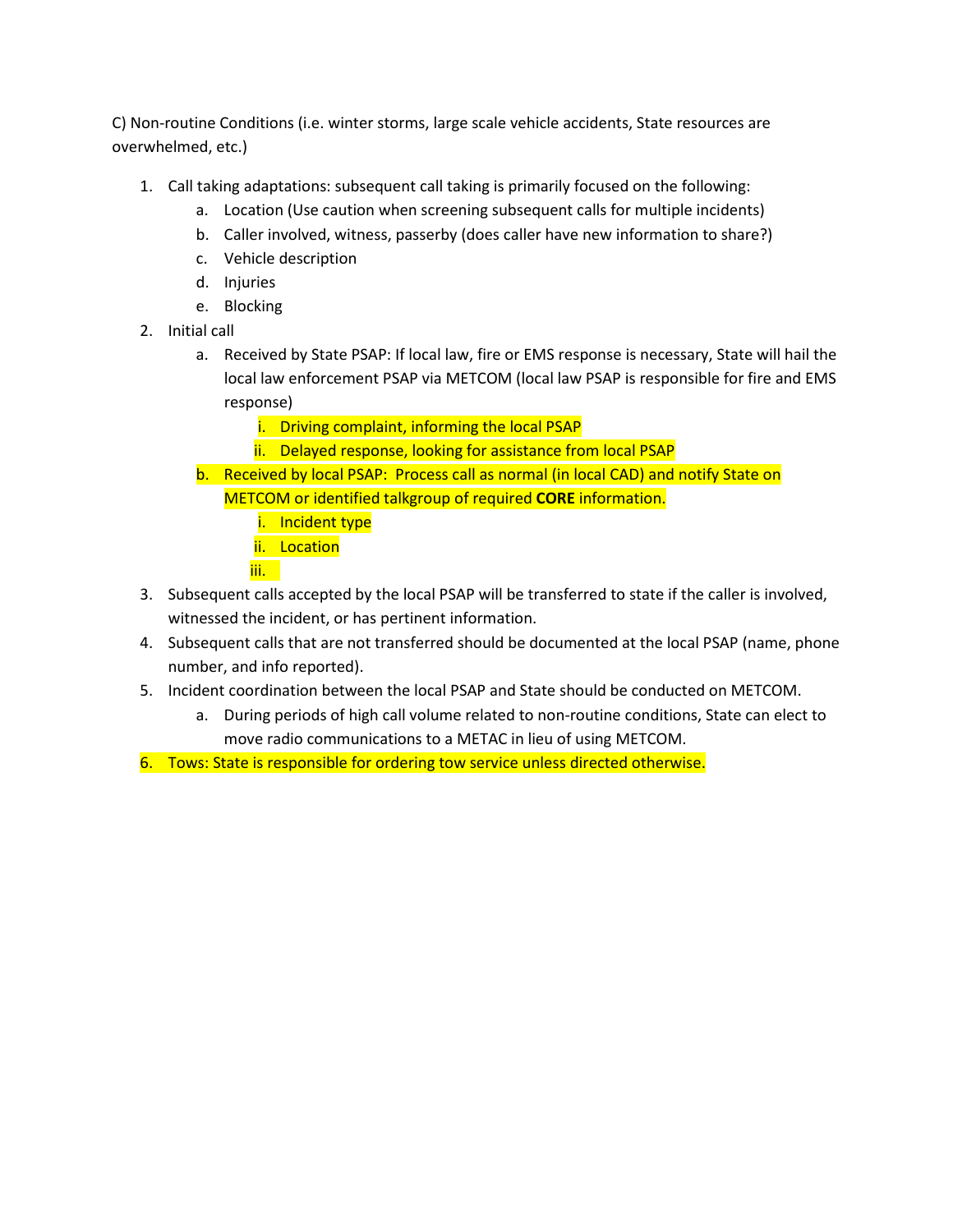

## **MN Metropolitan Emergency Services Board 911 DISRUPTION/OUTAGE COMMUNICATION PLAN**

**Draft Last Revised: 12/10/2020**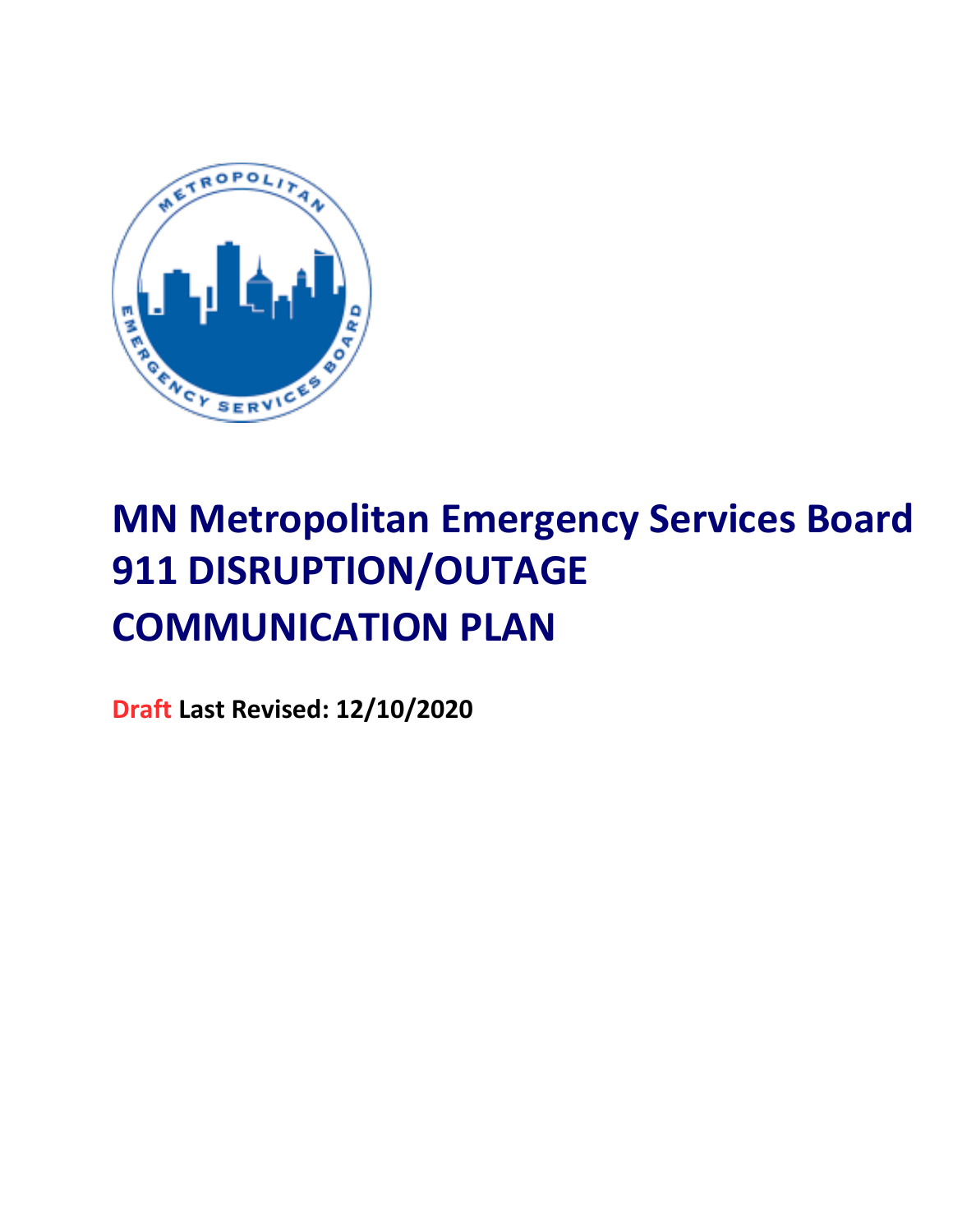#### **Table of Contents**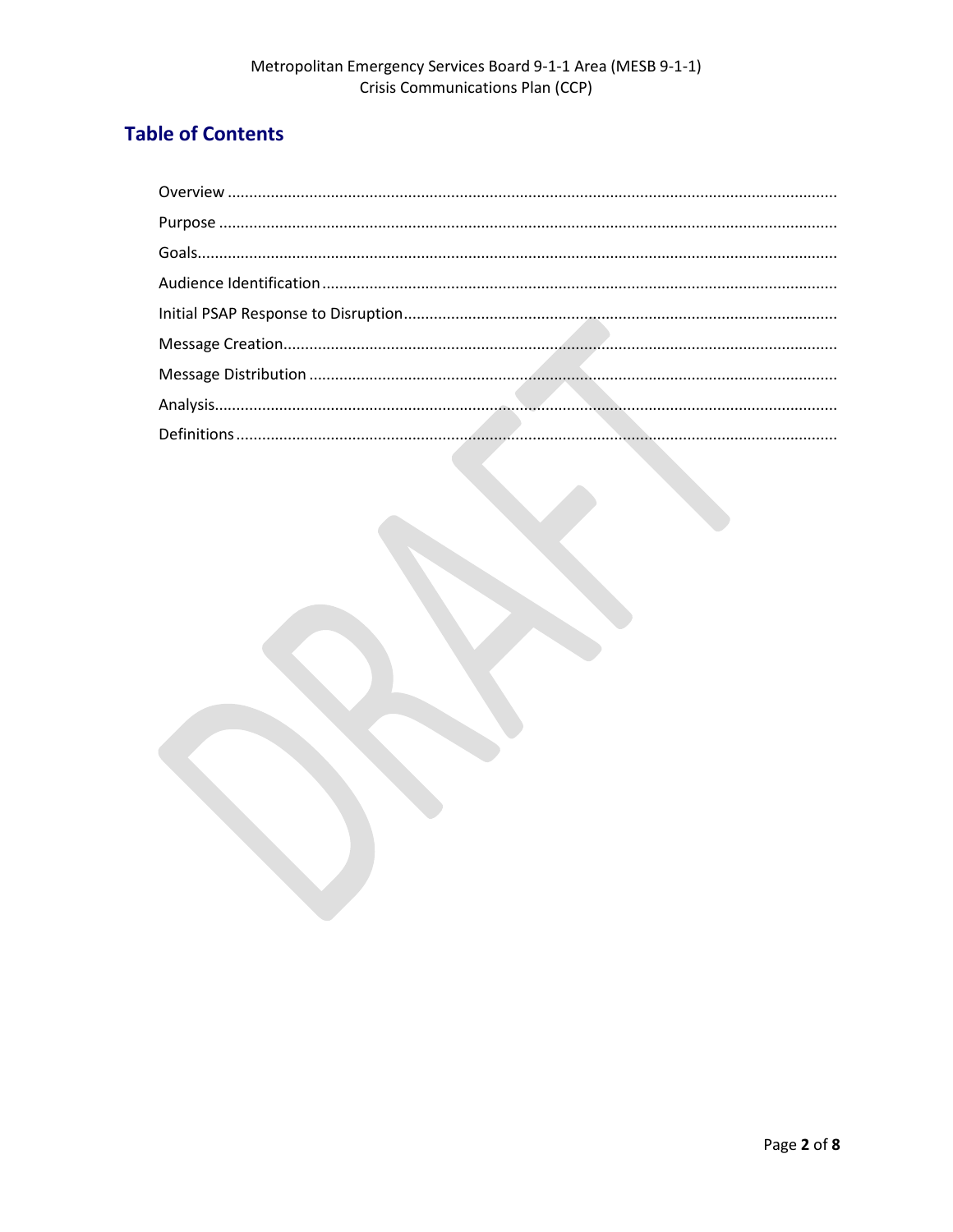#### **1. Overview**

The goal of MESB 9-1-1 Communication Plan is to inform all necessary participants, both internal and external, of the area's communications-related actions during a crisis, 9-1-1 disruption or outage. Because it is impossible to identify all variables, this plan is a living document. Flexibility is necessary when reacting to a crisis, and therefore this plan was written as guidance and not as a strict process.

The CP has six main components:

- Audience identification
- Roles and responsibilities
- Scope of disruption, severity, geographic
- Message Creation
	- o Message characteristics
	- o Types of messaging: external and internal
	- o Monitoring
	- o Sample messages
- Message distribution
	- o External distribution
	- o Internal distribution
- Analysis
	- o Measuring success
	- o Applying lessons learned
- **Attachments**

#### **2. Purpose**

The purpose of the CCP is to provide a framework for releasing consistent, accurate, and appropriate messaging during a crisis to affected audiences.

#### **3. Goals**

- Identify internal and external audiences affected by a crisis
- Identify staff roles and responsibilities during a crisis
- Identify official messaging that addresses the needs of affected audiences without releasing confidential information
- Identify and use distribution tools for sharing messaging as quickly as possible
- Update audiences regularly with new developments
- Address misinformation in a timely manner to avoid the spread of rumors
- Measure effectiveness of messaging and distribution tools after the crisis is over
- Identify and apply lessons learned to the CCP for future use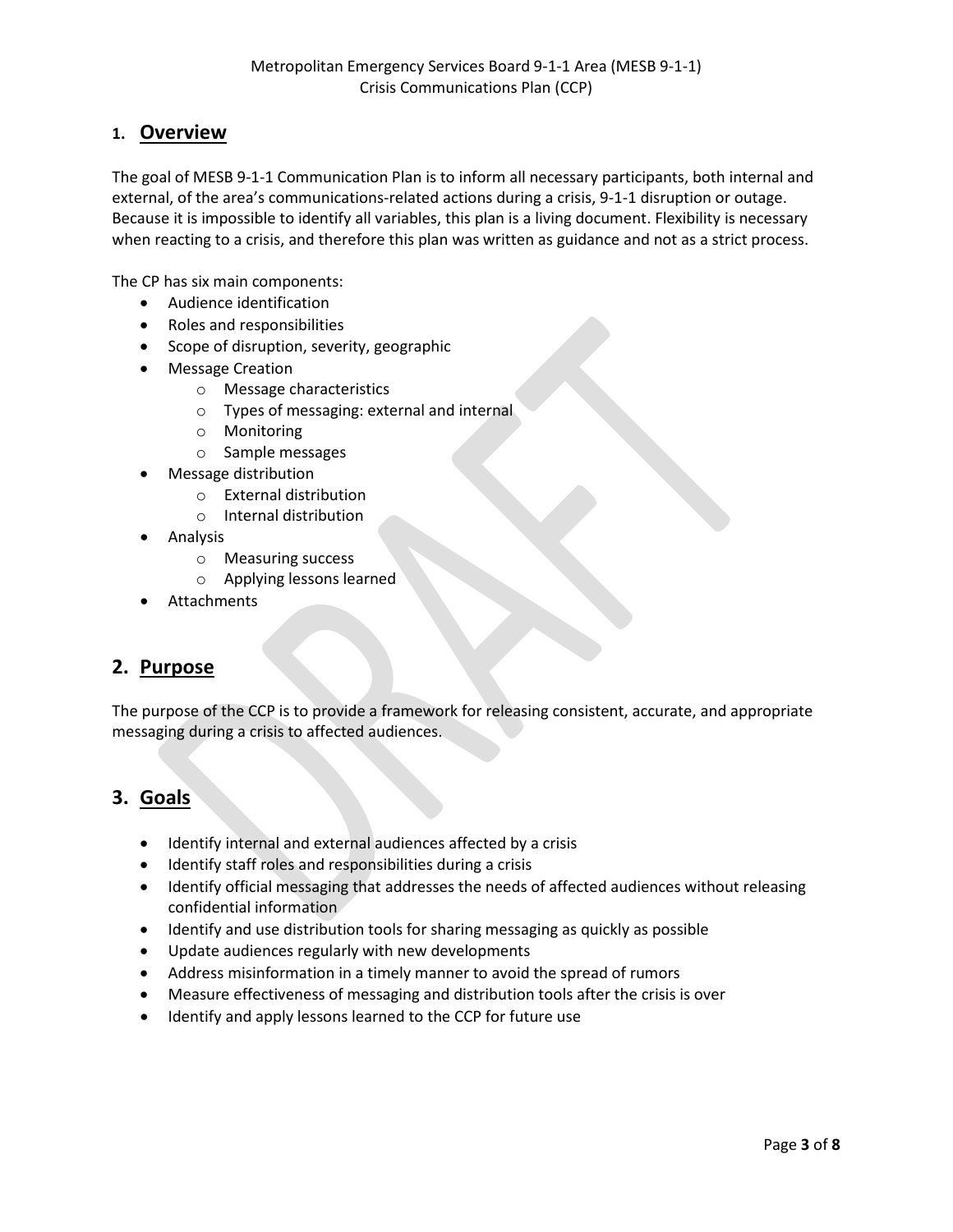#### **4. Audience Identification**

#### **Internal**

- MESB Public Safety Answering Points (PSAPs)
	- Allina Emergency Medical Services PSAP
	- Anoka County PSAP
	- Bloomington PSAP
	- Carver County PSAP
	- Chisago County PSAP
	- Dakota County PSAP
	- Eden Prairie PSAP
	- Edina PSAP
	- Hennepin County PSAP
	- Hennepin Emergency Medical Services PSAP
	- Isanti County PSAP
	- M Health Fairview Emergency Medical Services PSAP
	- Metro Transit PSAP
	- Minneapolis PSAP
	- Minnesota State Patrol PSAP
	- North Memorial Emergency Medical Services PSAP
	- Ramsey County PSAP
	- Ridgeview Emergency Medical Services PSAP
	- Scott County PSAP
	- Sherburne County PSAP
	- St Louis Park PSAP
	- University of MN PSAP
	- Washington County PSAP
- MESB Public Safety Answering Points (PSAPs) Staff (Director, Managers, Supervisors, Technical Staff, Other Identified Staff)
- MESB staff members (Executive Director, Director of 911 Services, EMS Coordinator, Radio Services Coordinator)
- Partnered Police, Fire & City Departments of Partner PSAPs, Public Information Officers (PIO's)

#### **External**

- Residents/Visitors of Anoka, Carver, Chisago, Dakota, Hennepin, Isanti, Ramsey, Scott, Sherburne, and Washington Counties
- Media members
- Partners (local, state, and federal officials) outside of the MESB 9-1-1 region
- Neighboring 9-1-1 entities

Not all MESB 9-1-1 audiences will be affected in every scenario. In addition, it is possible that an audience may exist that is not currently identified in this plan. The plan will be amended as audiences are identified.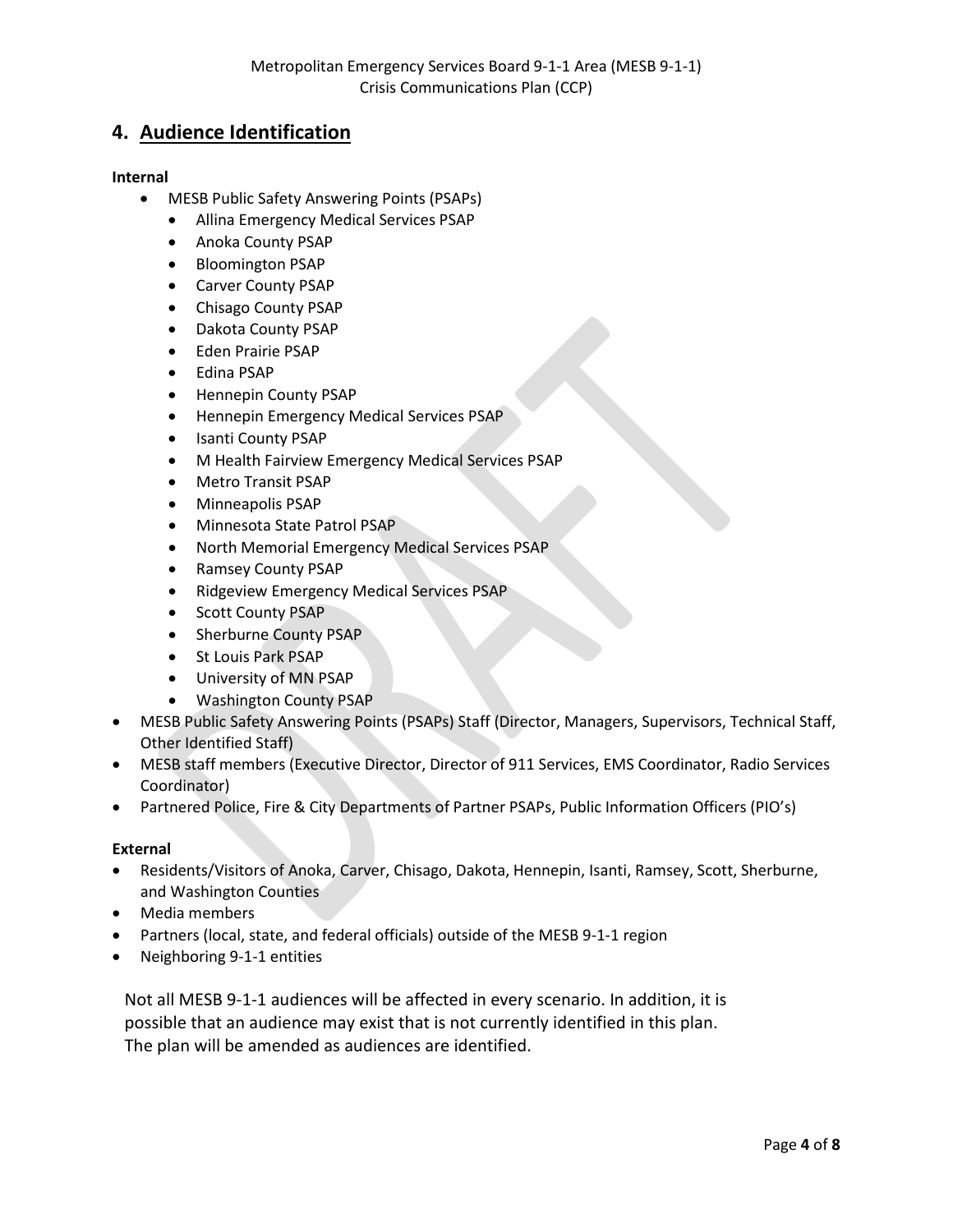#### **5. Initial PSAP Response to Disruption**

Discovery can be an automated email notification, information that a 9-1-1 call(s) did not go through, misrouted 9-1-1's or any other method.

- Upon discovery of a potential service disruption/outage, PSAP staff will test landline and cellular 9-1-1 lines to ensure they route properly and are received in the PSAP.
	- o **\*\*\*It is recommended that PSAPs test with multiple carriers when possible.**
- If test calls result in 9-1-1 misroute or call failure, PSAP staff will check with a surrounding PSAP to see if they are experiencing any disruptions or outages. (The PSAP contacted will confirm whether they have received any indication of a known issue and test their lines.)
	- o If there are no service issues discovered with the surrounding PSAP, the initiating PSAP will continue with internal notification procedures and work with 911 support to identify and resolve the issue.
- If both PSAPs are experiencing a service disruption/outage, one of the PSAPs involved will check for regional issues via METCOM. Advise Metro PSAPs on METCOM of the 9-1-1 service disruption/outage and ask that they check and report status on METAC8 (or next available). If not already identified, have one PSAP be the primary contact.
- If any of the PSAPs experiencing a disruption/outage have not been informed of the outage by the 9-1-1 services provider; the PSAP with an existing service ticket entered should update 9-1-1 support with other agencies involved when possible.
- The Lumen (CenturyLink) regional/statewide conference bridge will be opened for current/up to date information.
	- o All PSAPs in the region will be invited to the conference bridge. Intended audience:
		- Primary 9-1-1 PSAP Contacts
		- **•** On-duty PSAP staff/supervisors
		- **PSAP Technical Staff**
		- **ECN and MESB staff will be added to the conference bridge**
- Internal PSAP Notification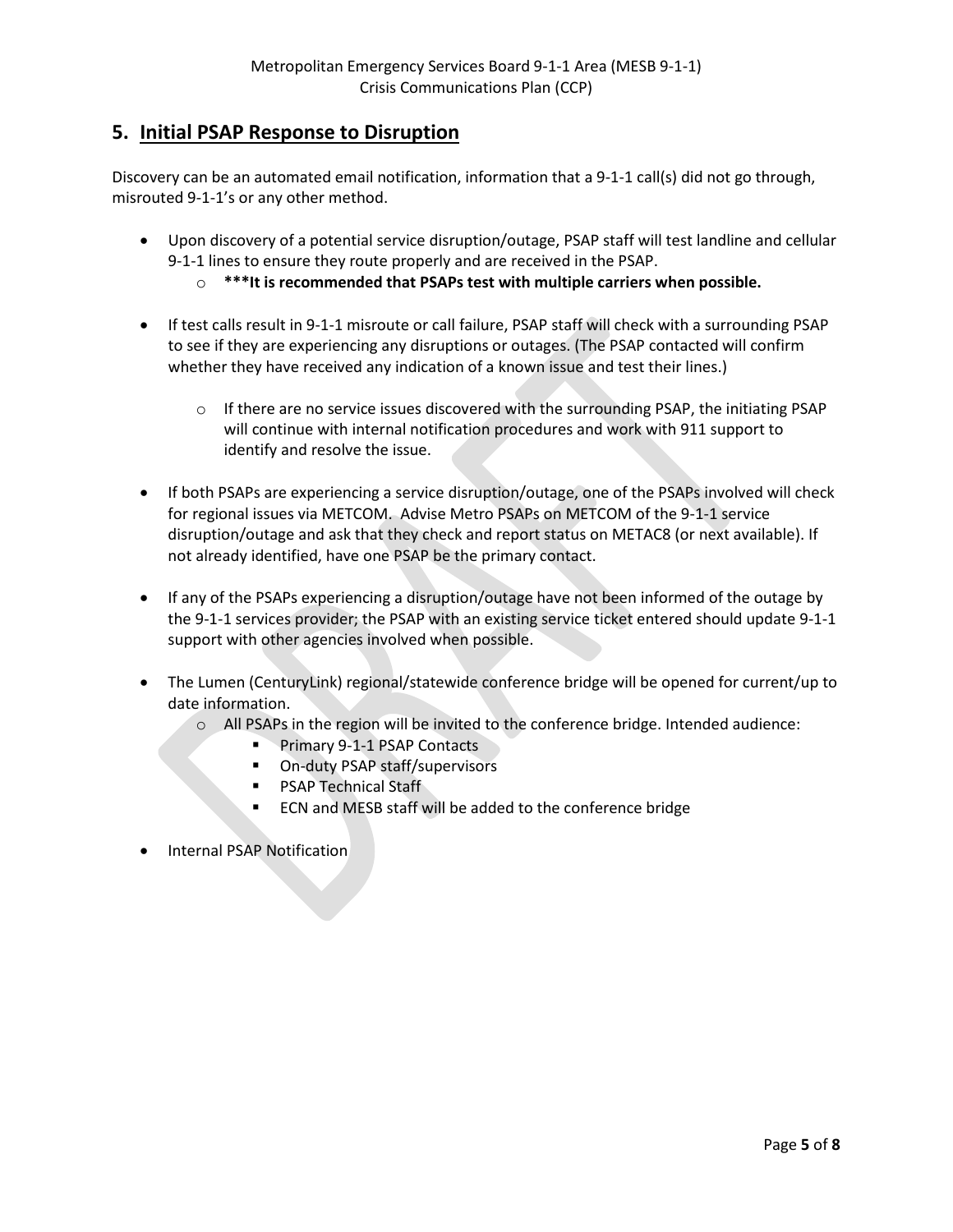#### **6. Message Creation**

MESB PSAP messaging must meet the following standards:

- Accurate
	- o Accurate as possible based on available information
- Timely
	- o Updated regularly to reflect new information
	- o It is suggested that PSAP's provide an update at least every hour, unless new, pertinent information is available before the time of the next update.
- Clear
	- o Easy to understand, avoiding the use of jargon or industry acronyms.

Recommended order for message delivery platforms:

- Press Release
- Social Media (Twitter, Facebook, etc.)
- IPAWS
- Reverse 911/Notification Use for landlines or prebuilt targeted groups (care facilities, apartments, assisted living, etc.). IPAWS notification will be sent to cellular telephones.

#### **Message Templates**

#### **Press Release (Initial)**

9-1-1 Disruption in (your area)

9-1-1 service may be temporarily disrupted in (your area)

If you are in (your area) and are unable to reach police, fire or medical responders, please call: (XXX) XXX-XXXX (Your 24/7 10-digit Number)

We are working with our 9-1-1 providers to get the service restored quickly. Once 9-1-1 service is restored, the press release will be updated.

If you have an emergency outside of (your area) , your call will be transferred to the appropriate Emergency Center.

(Optional)

For further information about what to do if there is a disruption, you can visit (website)

#### **Press Release (Restoral)**

9-1-1 service has been restored in (your area).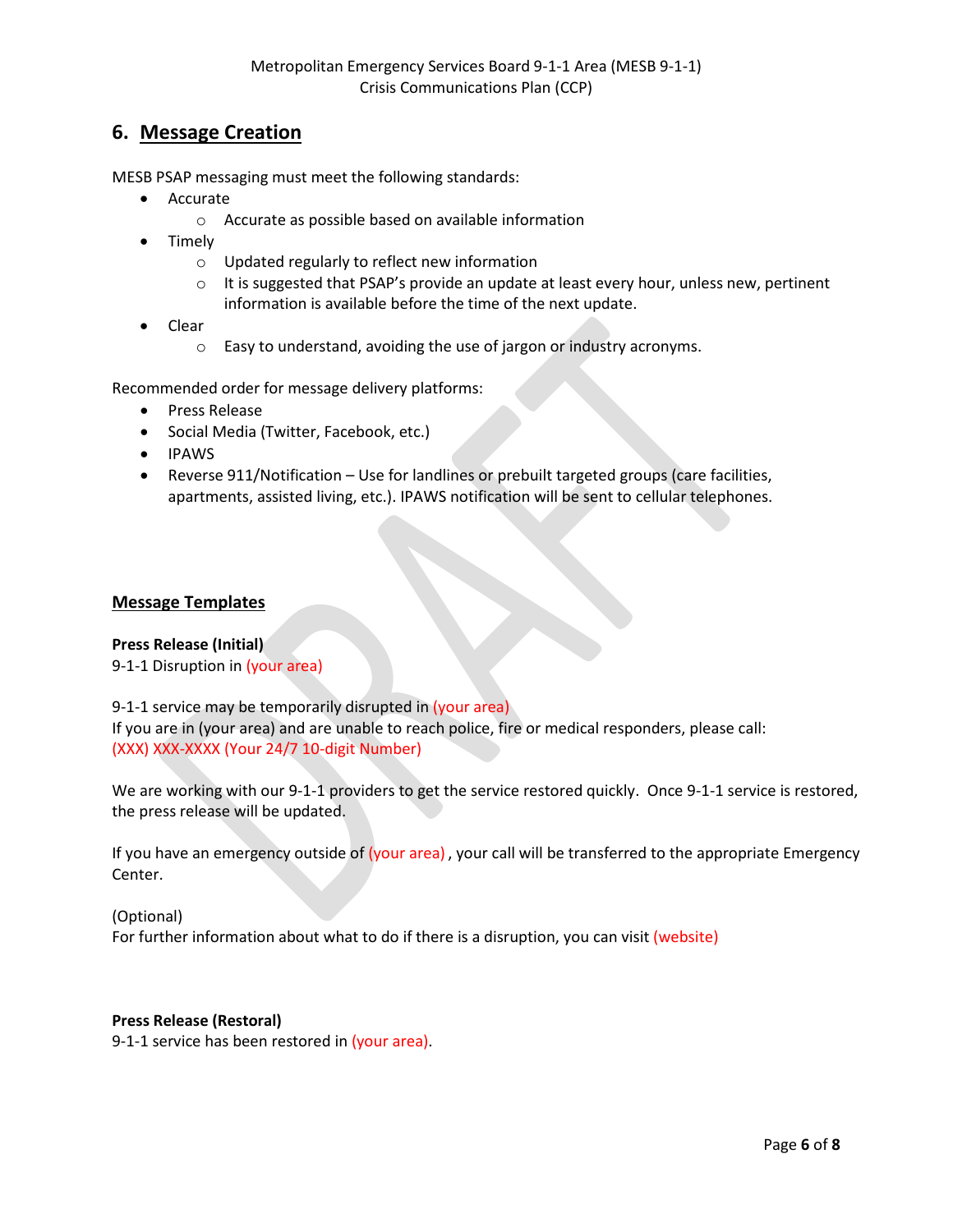#### **Twitter (Initial)**

9-1-1 service has been temporarily disrupted in (your area). If you have an emergency, please call (XXX) XXX-XXXX (Your 24/7 10-digit Number).

#### **Twitter (Restoral)**

9-1-1 service has been restored in (your area).

#### **IPAWS/WEA Message (Initial)**

It is recommended that PSAPs wait 30 minutes before an IPAWS message is sent, unless there is confirmed information that:

- The disruption duration is not known, or restoral is not timely
- Unable to route calls to alternate PSAP
- Consider the time of day when sending IPAWS (recommended not overnight, unless needed)

#### **IPAWS Categories**

- Message Status: Actual
- Source/Sender: (Your Agency)
- Scope: Public
- Message Category: Safety
- Event Name: Civil Emergency Message
- WEA Handling: Imminent Threat
- Urgency: Immediate
- Severity: Extreme/Severe
- Certainty: Observed
- Insert Sample 90, and 360 Character Messages
	- o Waiting for sample 90- & 360-character messages

#### **7. Restoral Information**

- Once word is received that 9-1-1 service is operational, PSAP staff will test landline and cellular 9-1-1 lines to ensure they route properly and are received in the PSAP.
- PSAP staff will check with a neighboring PSAP to see if they are back up and operational.
- If both PSAPs are operational, one of the PSAPs involved will advise Metro PSAPs on METCOM that they appear to be back up and operational.
- If any of the PSAPs are still experiencing a disruption/outage; the PSAPs with an existing service ticket entered should update 9-1-1 support with impacted agencies that they are still experiencing the outage.
- Those agencies that are back operational should then send a follow up/update on social media sites and/or WEA indicating that 9-1-1 is now operational.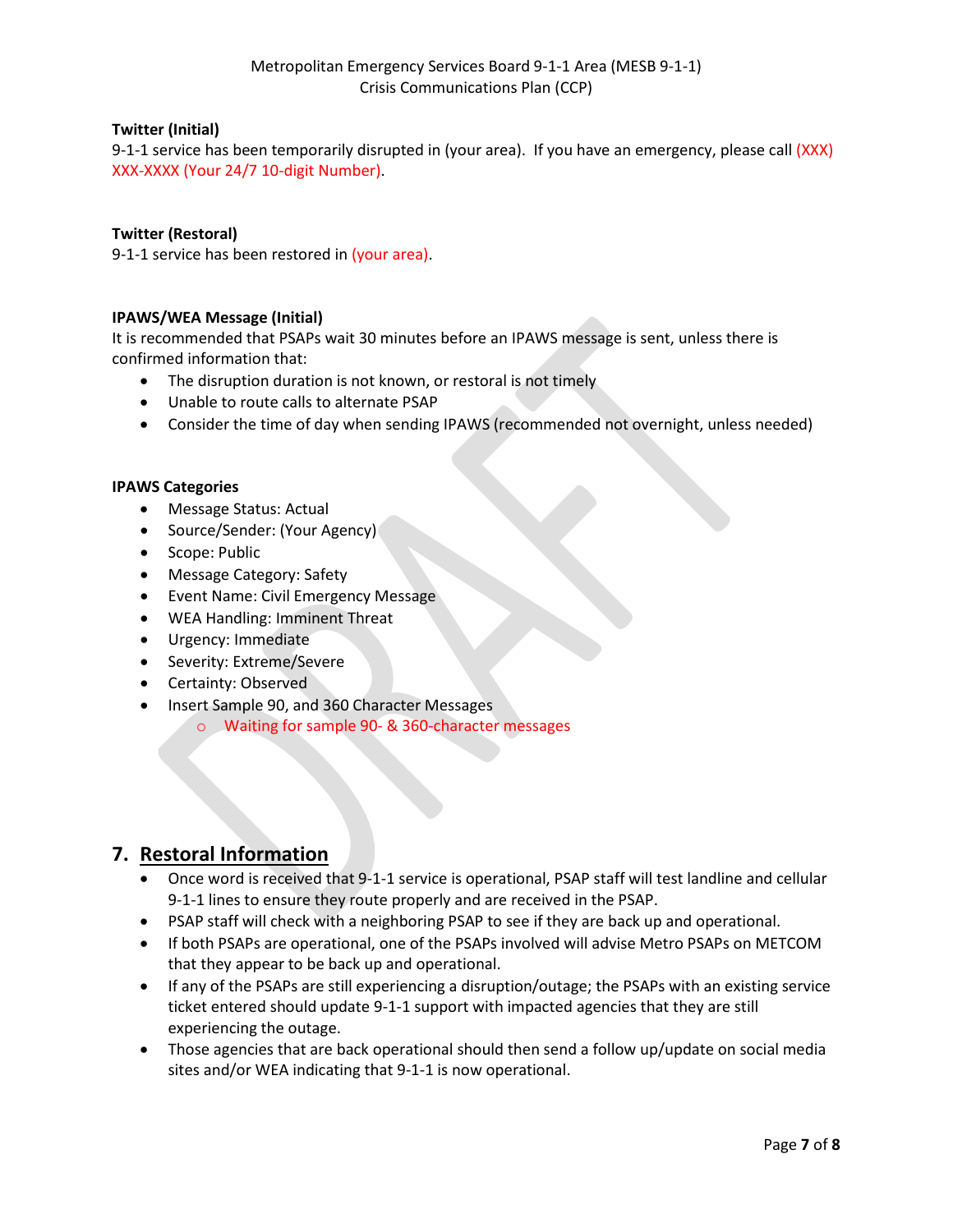#### ACKNOWLEDGEMENTS

The Metropolitan Emergency Services Board (MESB) 9-1-1 PSAP Technical Operations Committee developed this document.

911 PSAP TOC Approval Date:

MESB recognizes the following industry experts and their employers for their contributions to the development of this document. 

| <b>Members</b>                                    | Employer                                      |
|---------------------------------------------------|-----------------------------------------------|
| Tony Martin, Emergency Communications Director    | Hennepin County Sheriff's Office              |
| Heidi Hieserich, Emergency Communications Manager | <b>Metropolitan Airports Commission</b>       |
| Jon Rasch, Emergency Communications Manager       | <b>Ramsey County Emergency Communications</b> |
| <b>Cheryl Pritzlaff, Operations Director</b>      | <b>Dakota County Communications</b>           |
| Val Sprynczynatyk, Director                       | Anoka County Emergency Communications         |
| Pete Eggimann, Director of 9-1-1 Services         | Metropolitan Emergency Services Board         |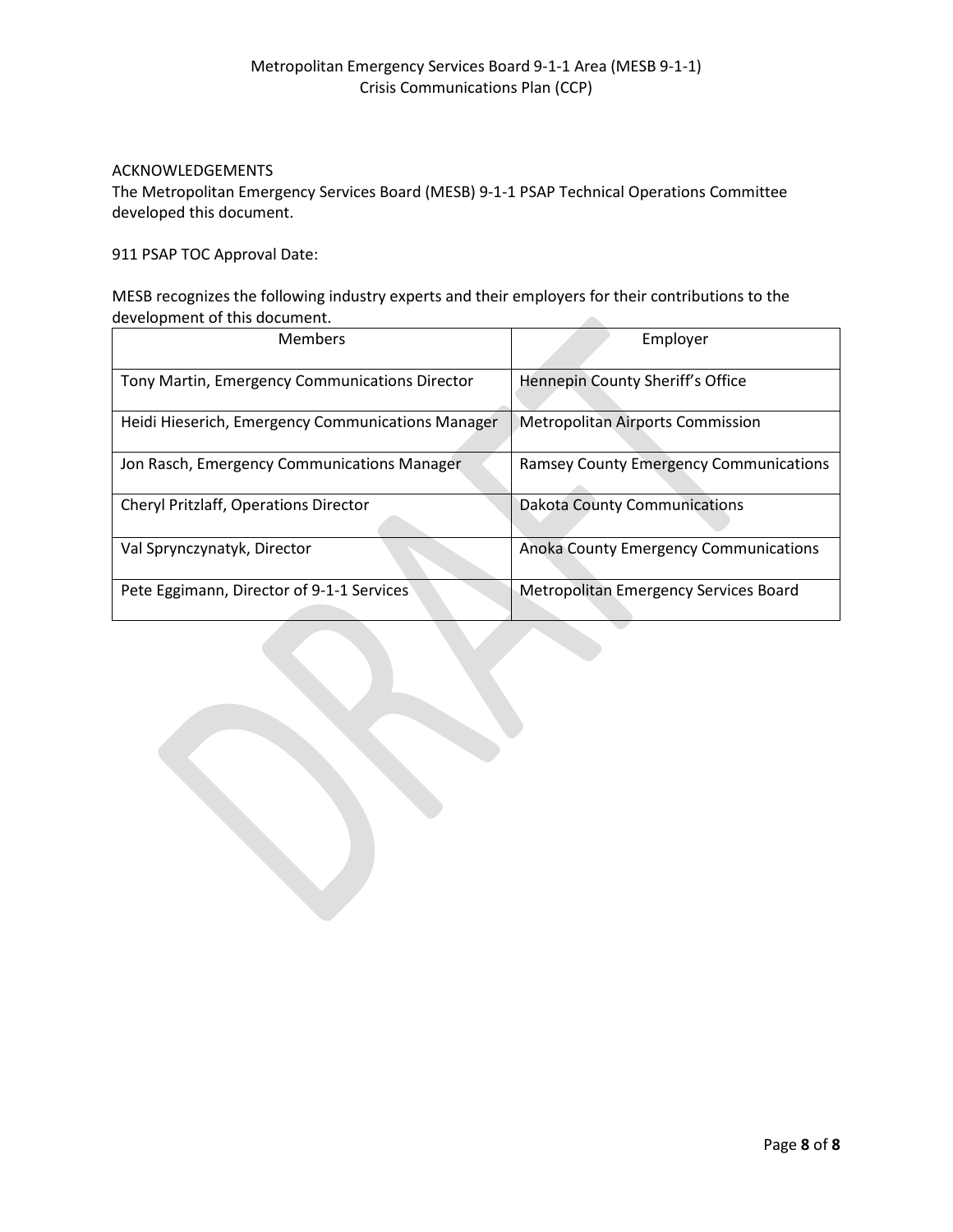# Location Based Routing<br>Overview

TMobile January 2021

 $\mathbf{T} \cdot \mathbf{M}$ obile $\cdot$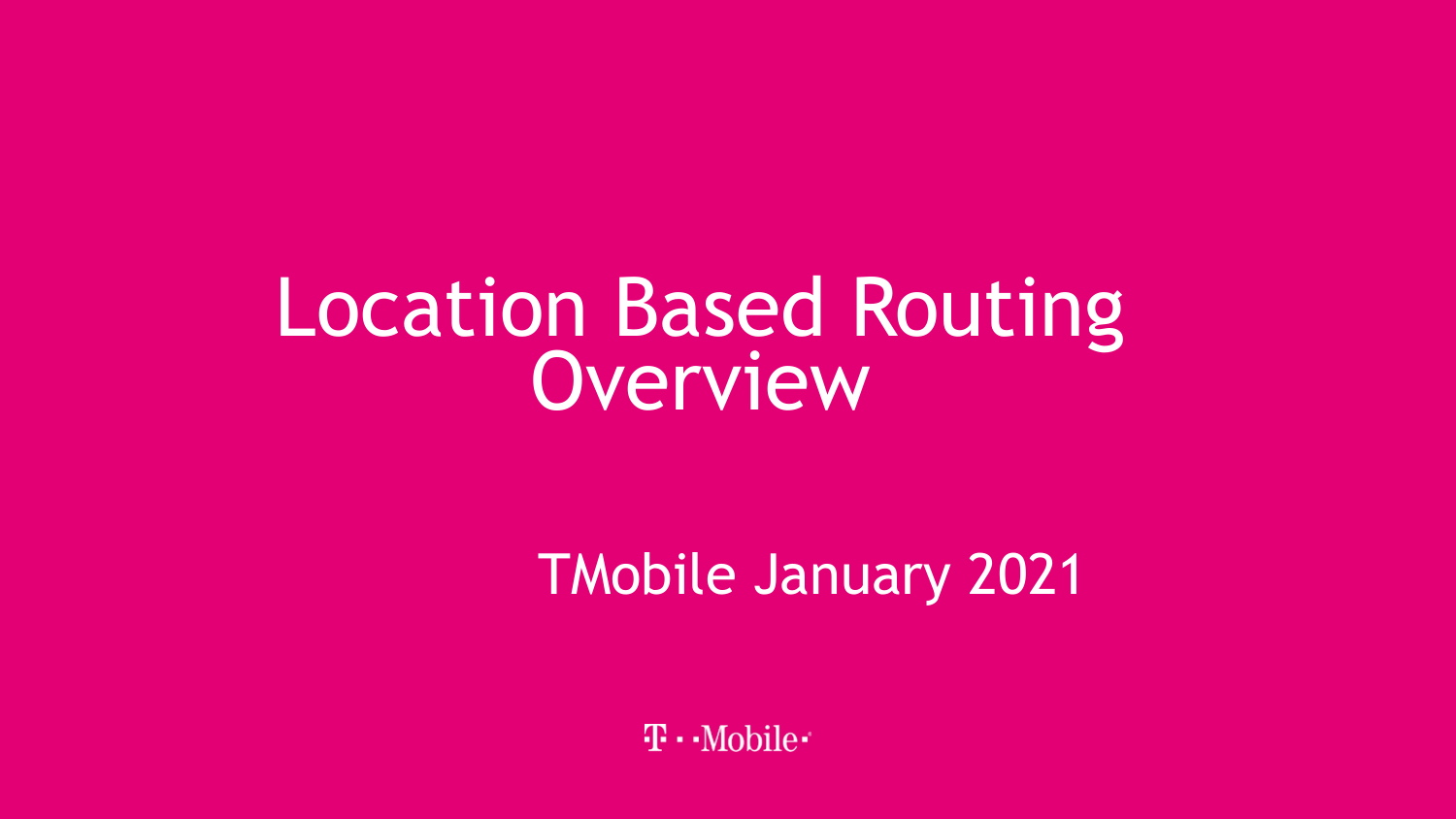# Location Based Routing:

## What is it?

- Routing 9-1-1 calls based on call location. Within today's advances in technology, finding a caller based on their actual location is within reach. Not only in providing enhanced phase II of their location, but detecting and routing based on that device location.
- Allows for getting the 9-1-1 call to the appropriate agency with the initial call, based on jurisdictional boundary mapping.

## How is that different from the historical norm?

- Today, 9-1-1 calls are routed based on the serving cell site/sector of the call within a carriers network.
- PSAP are provided Call Routing Spreadsheets/maps of carrier cells, and the PSAP decides from which sectors they will received calls.
- While cell sector based routing has proven to be a fast and reliable solution for the routing of emergency calls, the method does have limitations:
	- Subject to sub-optimal routing conditions when the caller is outside the footprint used in predetermining the routing PSAP of the serving sector, or when serving sectors cover multiple PSAP jurisdictions.
	- Sub-optimal increases the likelihood of call transfers between neighboring PSAP jurisdictions that can delay first responders
	- **Time consuming for Public Safety Agency to produce call routing by sector.**
- Cell sector based routing sometimes leads to 911 call transfers between jurisdictions.
- Public Safety and industry consensus is that call transfers should be reduced
- Today, T-Mobile is the only wireless carrier positioned to route 911 calls based on caller location, rather that cell sector, as one method of reducing call transfers.
- T-Mobile is ready to Pilot LBR within our 9-1-1 production network and quantify the reduction of potential call transfers.

T-Mobile Confidential 2 We are sharing this presentation on a strictly confidential basis and request that you limit the distribution of the results to the Greater Harris County, TX Team on a need to know basis only. In the instance where it is d *these materials are responsive to a PRA request and not exempt from disclosure, please provide T-Mobile with notice and a reasonable amount of time to object under the Texas Public Information Act.*<br>T-Mobile Con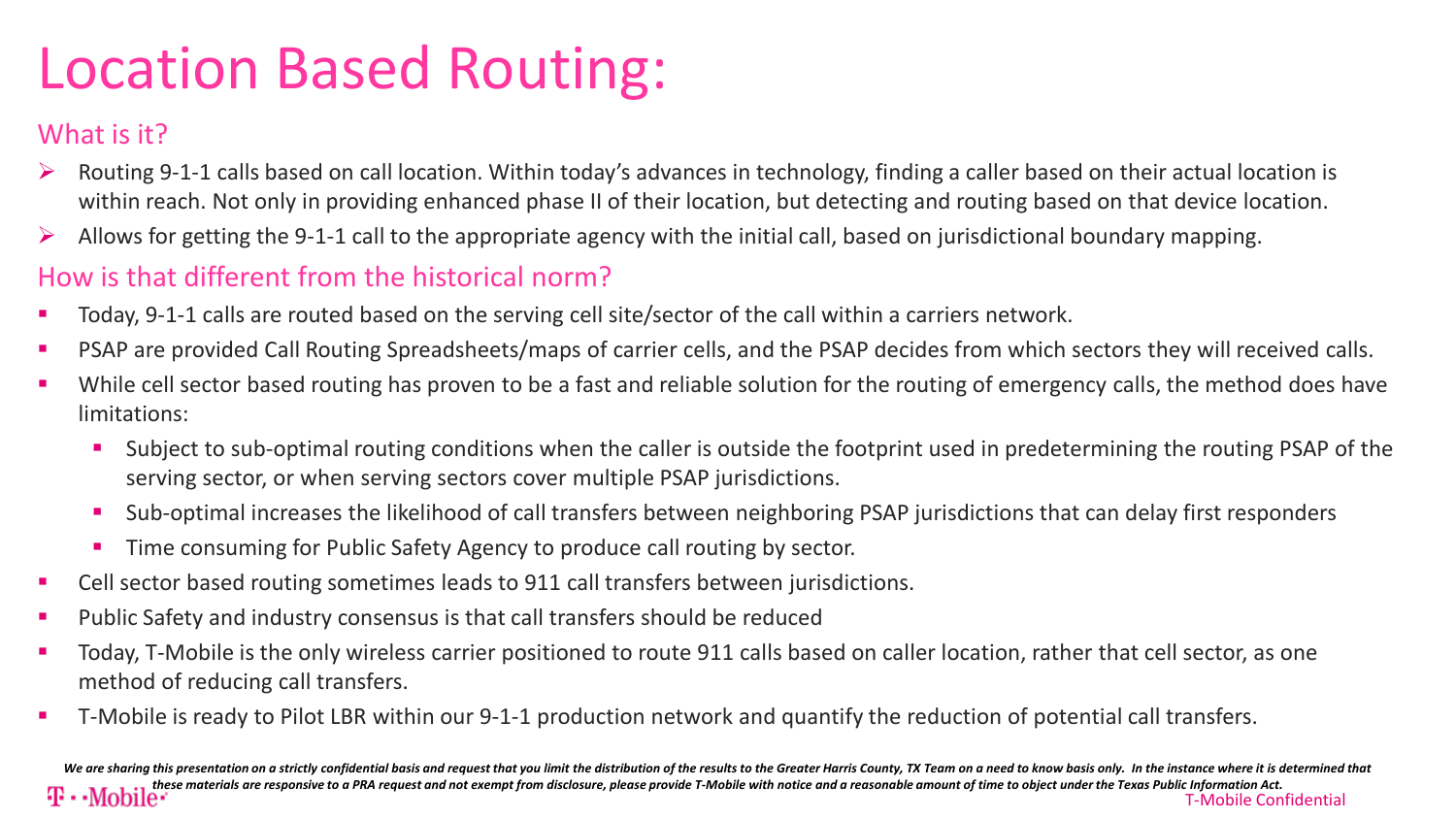## Cell Sector Based Routing Background

- 911 cell sector-based routing is determined by PSAPs in coordination with wireless carriers after comparing jurisdictional boundaries with map of cell sector's estimated coverage area
- Proven to be a fast and reliable solution for the routing of emergency calls, the method does have limitations
- Sub-Optimal Routing Conditions
	- When the caller is outside the footprint used in predetermining the routing PSAP of the serving sector
	- **When serving sectors cover multiple PSAP jurisdictions**



*We are sharing this presentation on a strictly confidential basis and request that you limit the distribution of the results to the Greater Harris County, TX Team on a need to know* 

 $\bf{T\cdot Mohile}^*$  basis only. In the instance where it is determined that these materials are responsive to a PRA request and not exempt from disclosure, please provide T-Mobile with notice and  $\bf{f}$ -Mobile Confidential rea *reasonable amount of time to object under the Texas Public Information Act.*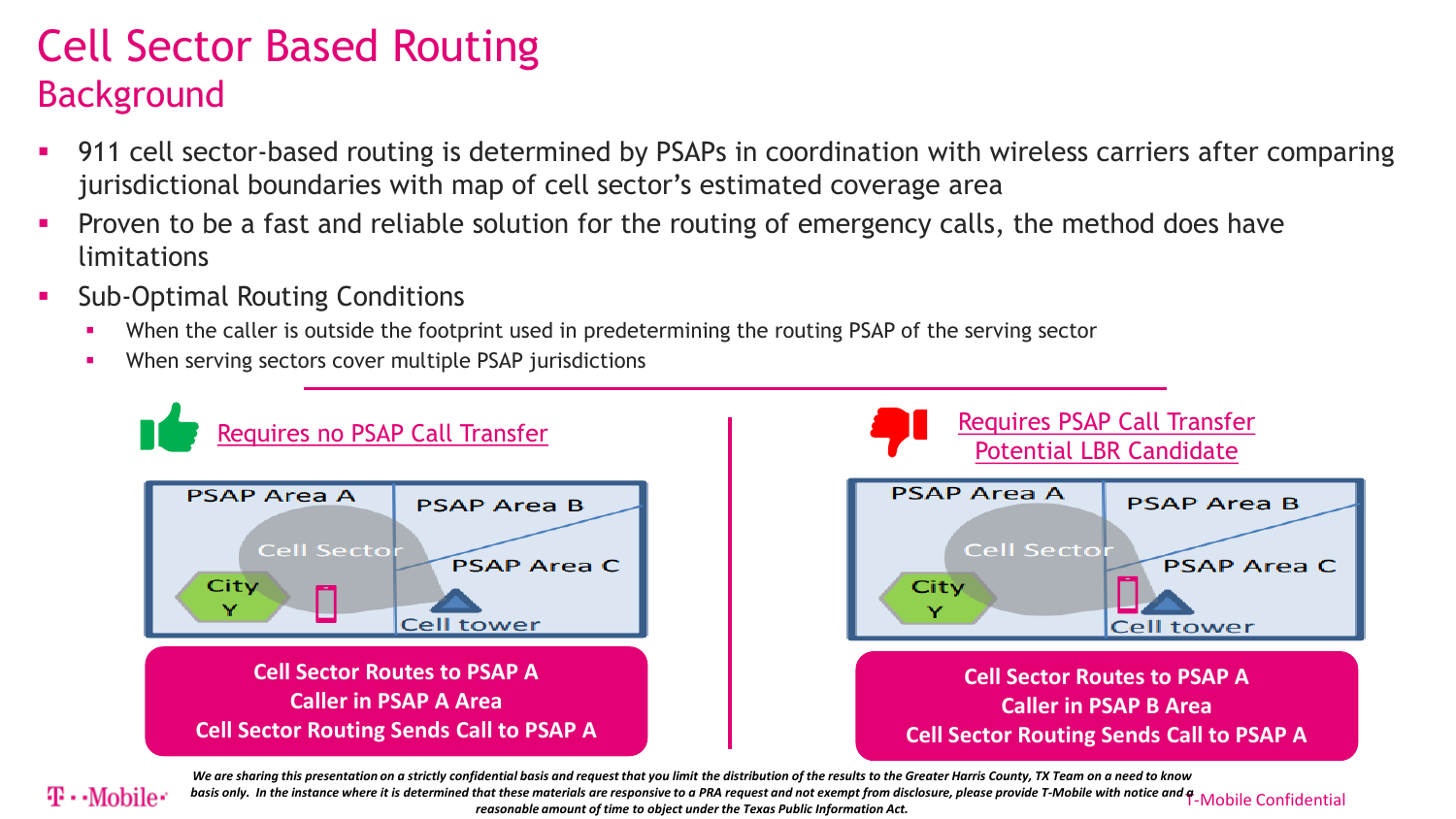# T-Mobile LBR

- T-Mobile has developed and refined LBR capability on our internal 9-1-1 platform.
	- I It has been lab tested, trialed, and Piloted with great success and is production ready.
	- **The feature is activated at the PSAP level.**
	- Activation requires coordination with public safety agency or authority
	- **The solution leverages high quality, low latency device-based hybrid location** (DBH) location from commercially available devices already within the hands of our consumers.
		- **Apple iOS 13 is supported on iPhone 6 and above**
		- **Android OS version 4.0 /Ice Cream Sandwich and above**
	- **The platform remains able to use serving sector-based routing for fall back when** optimal LBR not available.

We are sharing this presentation on a strictly confidential basis and request that you limit the distribution of the results to the Greater Harris County Team on a need to know basis only. In the instance where it is deter *materials are responsive to a PRA request and not exempt from disclosure, please provide T-Mobile with notice and a reasonable amount of time to object under the Texas Public Information Act.*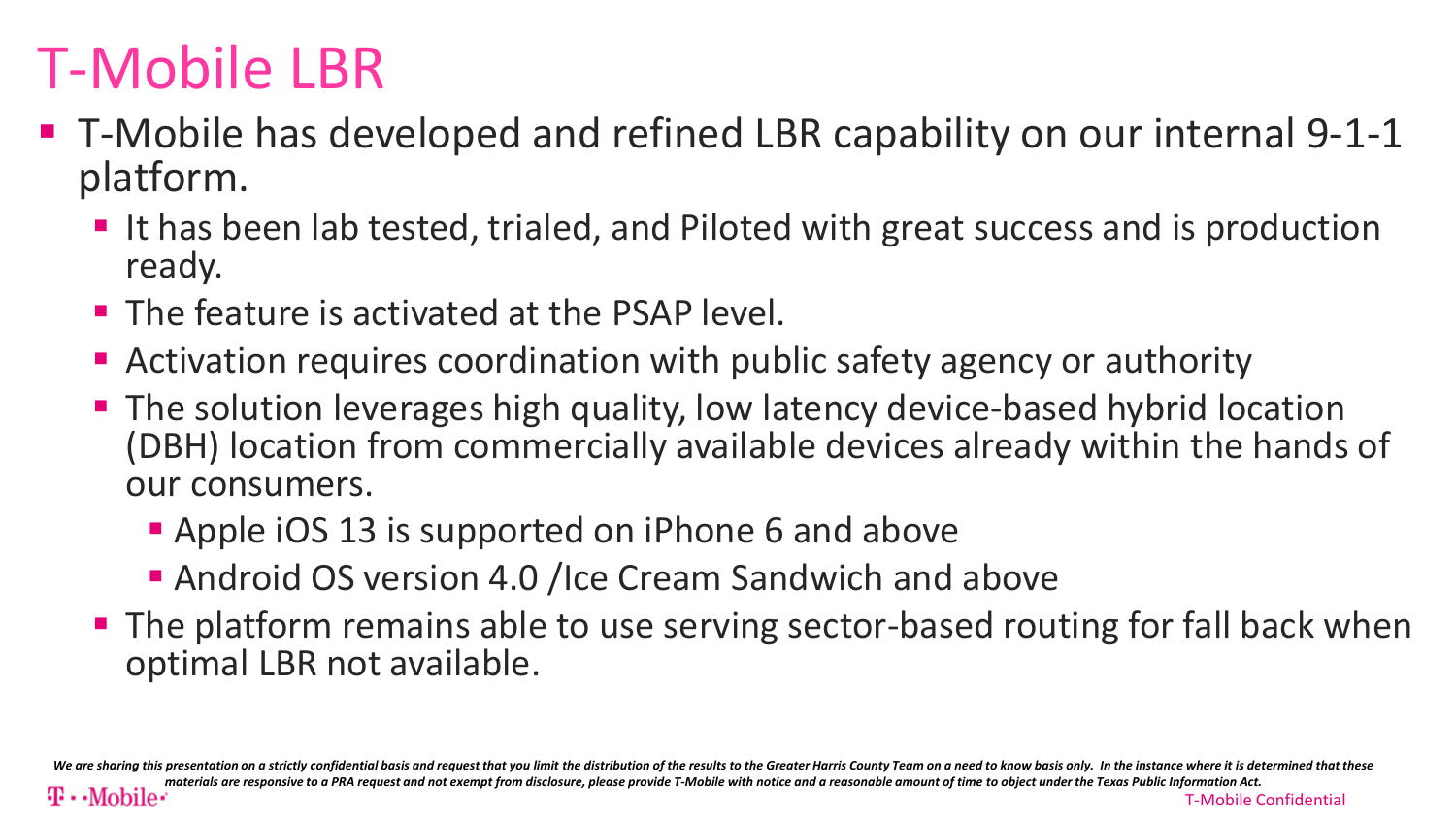# T-Mobile LBR Implementation Details

- What Does T-Mobile look for: location qualification checks
	- Must arrive within a configurable time before the call or with call setup
	- Have a valid question timestamp
	- Be within a configurable distance threshold to serving cell
	- Have a acceptable location estimate uncertainly range (estimated error)
	- Be computed by a location source configured for LBR (DBH)
	- Originate from a device that is DBH capable and has not been blacklisted for LBR
- Call fallback to predetermined cell sector-based routing
	- When any of the LBR location qualification checks fail
	- When a qualified LBR location falls outside of an assigned PSAP shape activated for LBR
	- **When a device is not DBH capable.**

We are sharing this presentation on a strictly confidential basis and request that you limit the distribution of the results to the Greater Harris County Team on a need to know basis only. In the instance where it is deter materials are responsive to a PRA request and not exempt from disclosure, please provide T-Mobile with notice and a reasonable amount of time to object under the Texas Public Information Act.<br>T-Mobile (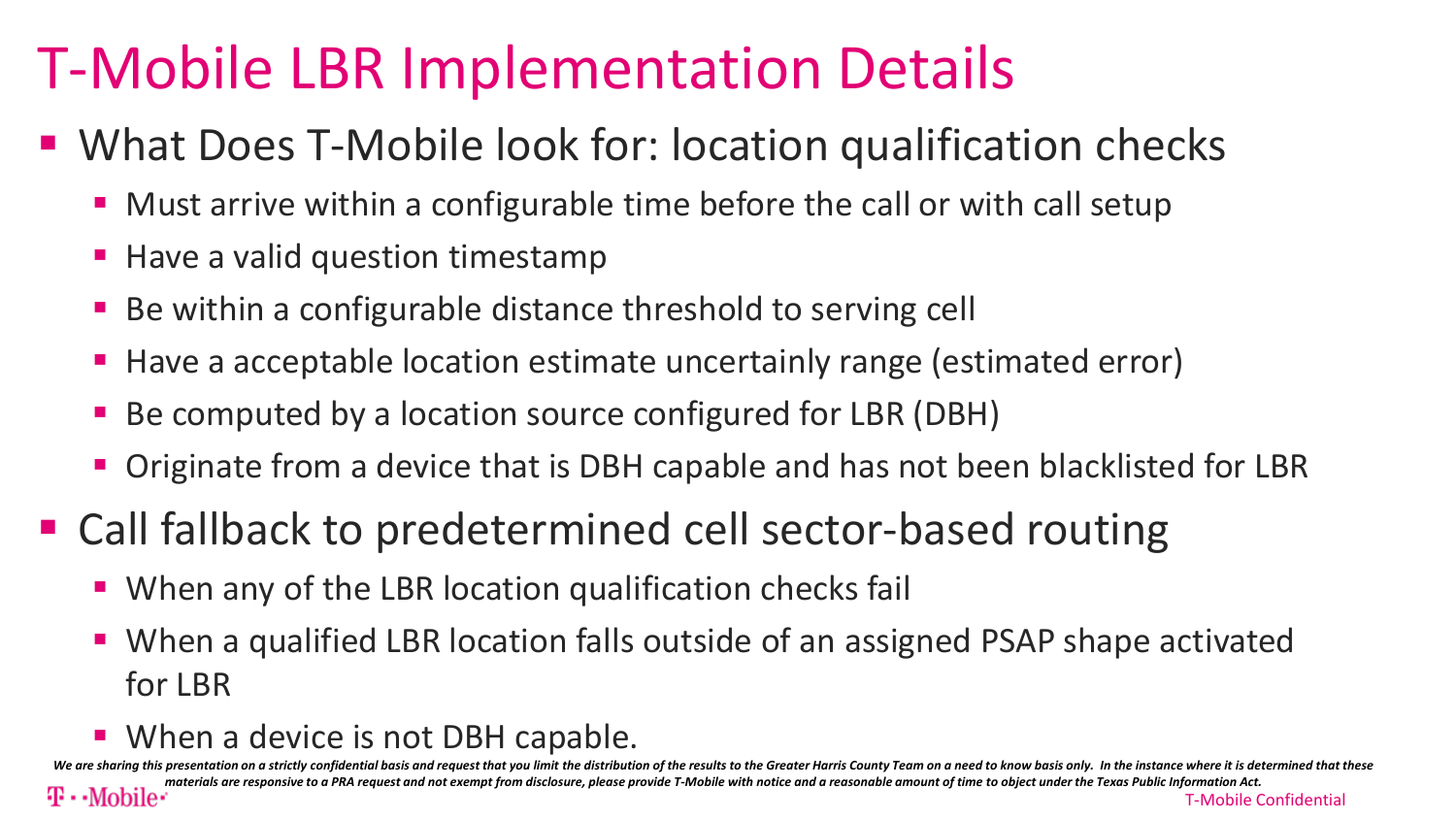# T-Mobile LBR Implementation Details

- **Updated Shapefiles received from PSAP**
- Review/Audit currently cell sector-based routing; update if requested.
- **PSAP Profile Manager updated** to allow for ESRK Routing Table update to allow LBR.
- Request PSAP to monitor transfers
- **Provide any Shapefile changes to T-Mobile quarterly or if major** impact as quickly to the relative change as possible to ensure continued optimal routing.
- **T-Mobile to monitor internally**

We are sharing this presentation on a strictly confidential basis and request that you limit the distribution of the results to the Greater Harris County Team on a need to know basis only. In the instance where it is deter *materials are responsive to a PRA request and not exempt from disclosure, please provide T-Mobile with notice and a reasonable amount of time to object under the Texas Public Information Act.*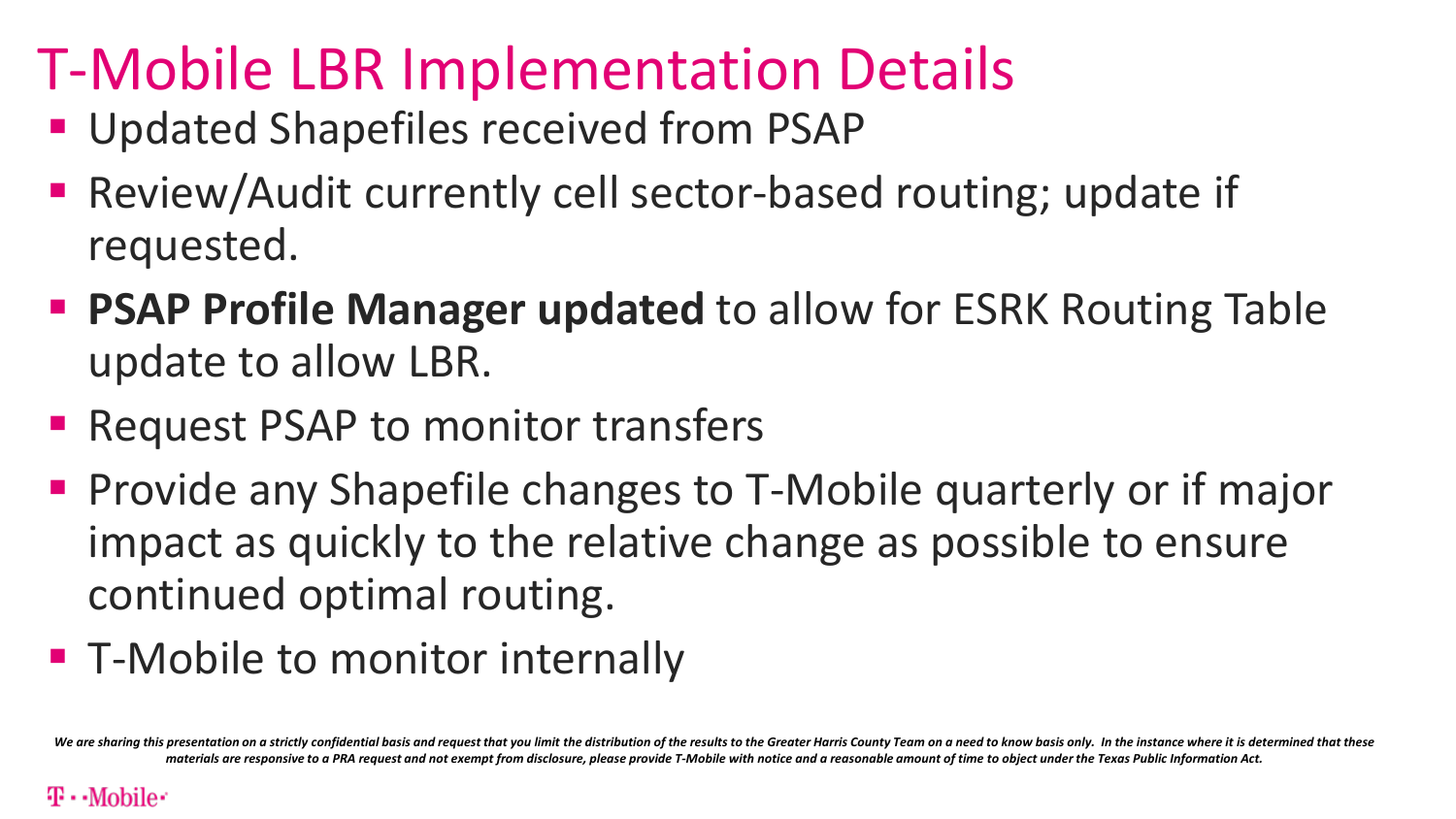### **T-Mobile First to Roll Out Cutting-Edge 911 Capabilities**

December 17, 2020

*Source:* [https://www.t-mobile.com/news/network/tmobile-next-generation-911-location-based](https://www.t-mobile.com/news/network/tmobile-next-generation-911-location-based-routing#download)[routing#download](https://www.t-mobile.com/news/network/tmobile-next-generation-911-location-based-routing#download)

**What's the news:** T-Mobile is the first U.S. wireless operator to launch Location-Based Routing and Next Generation 911 capabilities.

**Why it matters:** The new services help transition 911 to a faster, more efficient & resilient system, helping reduce the time it takes for emergency responders to locate and reach those in trouble.

**Who it's for:** T-Mobile customers across the country.

**BELLEVUE, Wash. — December 17, 2020 —** In an emergency, every second counts. That's why T-Mobile (NASDAQ: TMUS) is launching new 911 capabilities – Location-Based Routing and Next Generation 911 connectivity over IP – two critical advancements that can speed up emergency response times by helping pinpoint the location of callers, reducing the need for call transfers, and enabling a more efficient and effective 911 communication system.

"As the Un-carrier we innovate and push the wireless industry forward with technology firsts like this for the sake of consumers everywhere. Nowhere is that more important than driving improvements in public safety," said Neville Ray, President of Technology at T-Mobile. "Our advanced LTE and nationwide 5G network positions us better than any other operator to quickly and more accurately deliver emergency calls to Next Generation 911 systems. And that, simply stated, will make people safer."

#### **Location-Based Routing**

Location-Based Routing (LBR) significantly cuts the need for 911 call transfers by leveraging low latency device-based location technology. That allows the network to connect more 911 callers directly to the appropriate 911 call center, saving precious time. In fact, T-Mobile says some areas with LBR enabled have experienced up to 40 percent fewer call transfers. LBR is currently enabled in parts of Texas and Washington State, and T-Mobile is working with 911 authorities to expand the capability nationwide.

#### **Next Generation 911**

Next Generation 911 (NG911) brings emergency communications into the future, transitioning 911 to a state-of-the-art all-IP-based system. That means a more seamless flow of information from your phone to 911 telecommunicators and first responders all while improving the system's ability to manage call overload, natural disaster response, and interoperability between jurisdictions. NG911 also paves the way for future forms of communications. Alert systems like crash detection will become more effective, sending notifications and actionable data directly to 911 dispatchers instead of third parties. T-Mobile has established some level of NG911 connectivity in all or part of Delaware, Massachusetts, Michigan, New Hampshire, North Carolina, Pennsylvania, South Carolina,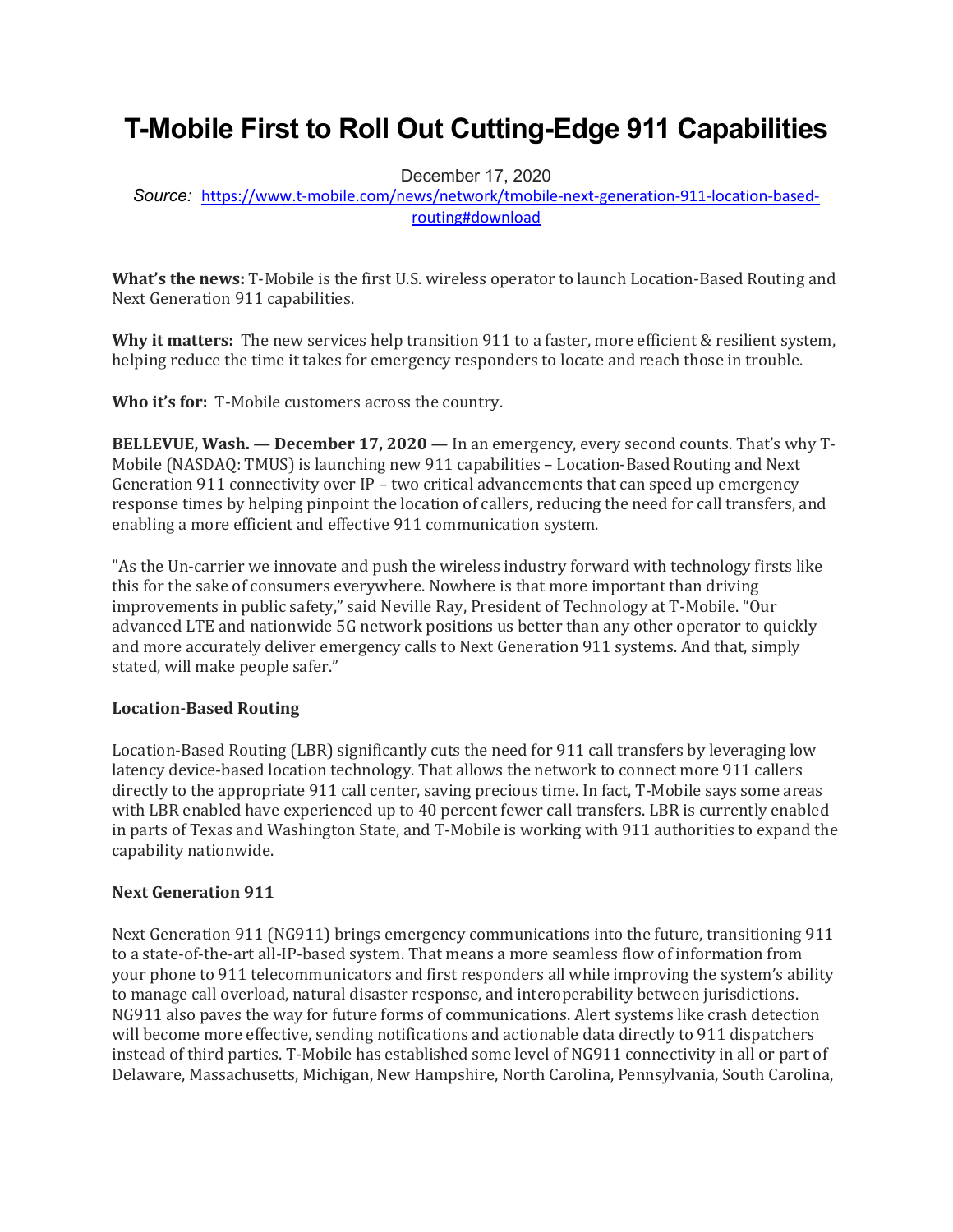Virginia, and Washington state, with plans to expand both NG911 connectivity and capability nationwide as public safety networks are ready.

The new capabilities are the latest in a series of moves from the Un-carrier aimed at improving public safety. Just last month, T-Mobile became the first major wireless provider to make the [988](https://www.t-mobile.com/news/community/t-mobile-makes-988-emergency-lifeline-available-to-customers)  [emergency lifeline](https://www.t-mobile.com/news/community/t-mobile-makes-988-emergency-lifeline-available-to-customers) available to customers. T-Mobile customers in need of free mental health support can now get it immediately by dialing 988 on the T-Mobile network to be connected directly to the National Suicide Prevention Lifeline, a network of approximately 180 local- and state-funded crisis centers.

T-Mobile is America's 5G leader, delivering 5G speeds in more places with the first and largest nationwide 5G network, and laying the groundwork for improved, more robust emergency communications across the country. T-Mobile's Extended Range 5G already covers more than 270 million people across more than 1.4 million square miles. With Sprint now part of T-Mobile, the Uncarrier is extending its 5G lead, quickly lighting up Ultra Capacity 5G with technology that can deliver average download speeds of 300 Mbps and peak speeds up to 1 Gbps.

For more information on T-Mobile's network, visit [t-mobile.com/coverage.](https://www.t-mobile.com/coverage) And as always, follow T-Mobile's Official Twitter Newsroom [@TMobileNews](https://nam02.safelinks.protection.outlook.com/?url=https%3A%2F%2Ftwitter.com%2FTMobileNews&data=02%7C01%7CGina.Cohen3%40T-Mobile.com%7C99a364c68ae74ac2a38508d7a6aa2b95%7Cbe0f980bdd994b19bd7bbc71a09b026c%7C0%7C0%7C637161122116110118&sdata=EmvFbas31iO9vDTPE5udP5OqKFD%2FYropl5DHQhnsqaE%3D&reserved=0) to stay up to date with the latest company news.

# # #

**5G** coverage not available in some areas. Ultra Capacity 5G includes dedicated mid- and/or highband 5G signals. T-Mobile's Ultra Capacity 5G covers hundreds of cities and millions of people, with more added all the time; see [t-mobile.com/5Glayers.](https://www.t-mobile.com/5Glayers) Capable device required for 5G; coverage not available in some areas. Some uses may require certain plan or feature; see T-Mobile.com.

#### **About T-Mobile**

T-Mobile U.S. Inc. (NASDAQ: TMUS) is America's supercharged Un-carrier, delivering an advanced 4G LTE and transformative nationwide 5G network that will offer reliable connectivity for all. T-Mobile's customers benefit from its unmatched combination of value and quality, unwavering obsession with offering them the best possible service experience and undisputable drive for disruption that creates competition and innovation in wireless and beyond. Based in Bellevue, Wash., T-Mobile provides services through its subsidiaries and operates its flagship brands, T-Mobile, Metro by T-Mobile and Sprint. For more information please visit: [https://www.t](https://www.t-mobile.com/)[mobile.com.](https://www.t-mobile.com/)

#### **Media Contacts**

T-Mobile US, Inc. Media Relations [MediaRelations@t-mobile.com](mailto:MediaRelations@T-Mobile.com)

**Investor Relations Contact** T-Mobile US, Inc. [investor.relations@t-mobile.com](mailto:investor.relations@t-mobile.com) [https://investor.t-mobile.com](https://investor.t-mobile.com/)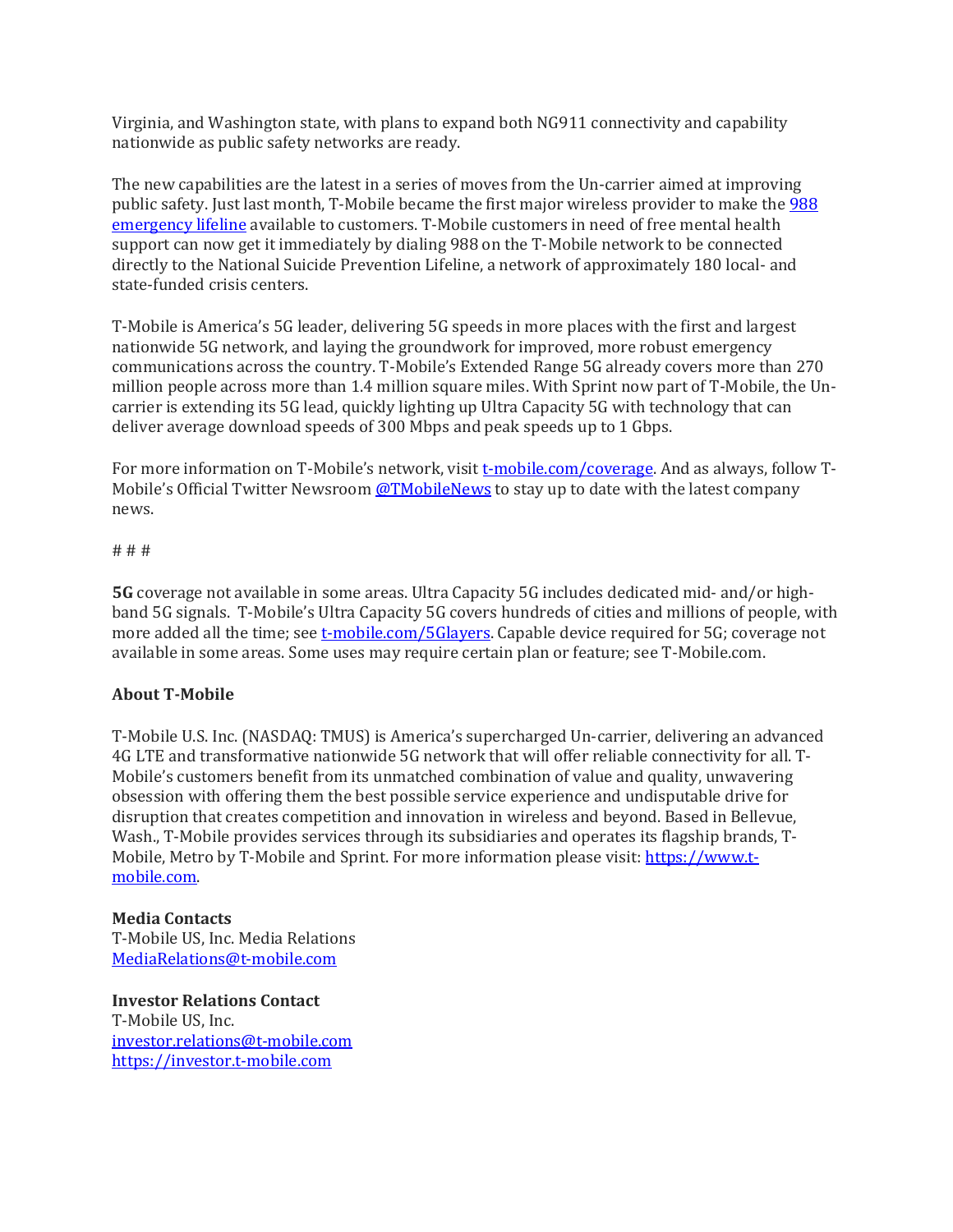## Meeting Minutes: PSAP Roundtable

**Date & Time:** Tuesday, January 5, 2021; 1000-1200

**Location:** WebEx

Host contact: LaVae Robinson 612-290-3443 or **lavae.robinson@minneapolismn.gov** 

#### **Agenda Items:**

#### Screen print of participants

| $\mathbf{1}$ . | <b>Introductions</b><br>Additions, changes to the agenda<br><b>PARTICIPANTS</b> |                                                  |
|----------------|---------------------------------------------------------------------------------|--------------------------------------------------|
|                | Presenters (2)                                                                  |                                                  |
|                | Hodne, Joni K.                                                                  |                                                  |
|                | Robinson, Lavae                                                                 | Q V                                              |
|                | Attendees (11)                                                                  |                                                  |
|                | Adney, Robert                                                                   | Guest $\bullet$ $\cancel{0}$ $\bullet$ $\bullet$ |
|                | Anderson, Bill                                                                  | 9 ∦ II                                           |
|                | Capra, Candy                                                                    |                                                  |
|                | Chad Loeffler                                                                   | Guest $\bullet$ # 11                             |
|                | Cheryl                                                                          | Guest $\bullet$ #                                |
|                | HeidiMeyer                                                                      | Guest $\bigcirc$ $\downarrow$                    |
|                | Lisa Vik                                                                        | Q ∦ ■■                                           |
|                | Petersen, Lauren                                                                | φψ                                               |
|                | <b>Sheri Stevens</b>                                                            | Guest $\bullet$ X                                |
|                | <b>Todd Moen</b>                                                                | Guest $\bigcirc$ X                               |
|                | <b>Tonia Klinkner</b>                                                           | Guest $\bigcirc$ $\mathscr{A}$                   |
|                |                                                                                 |                                                  |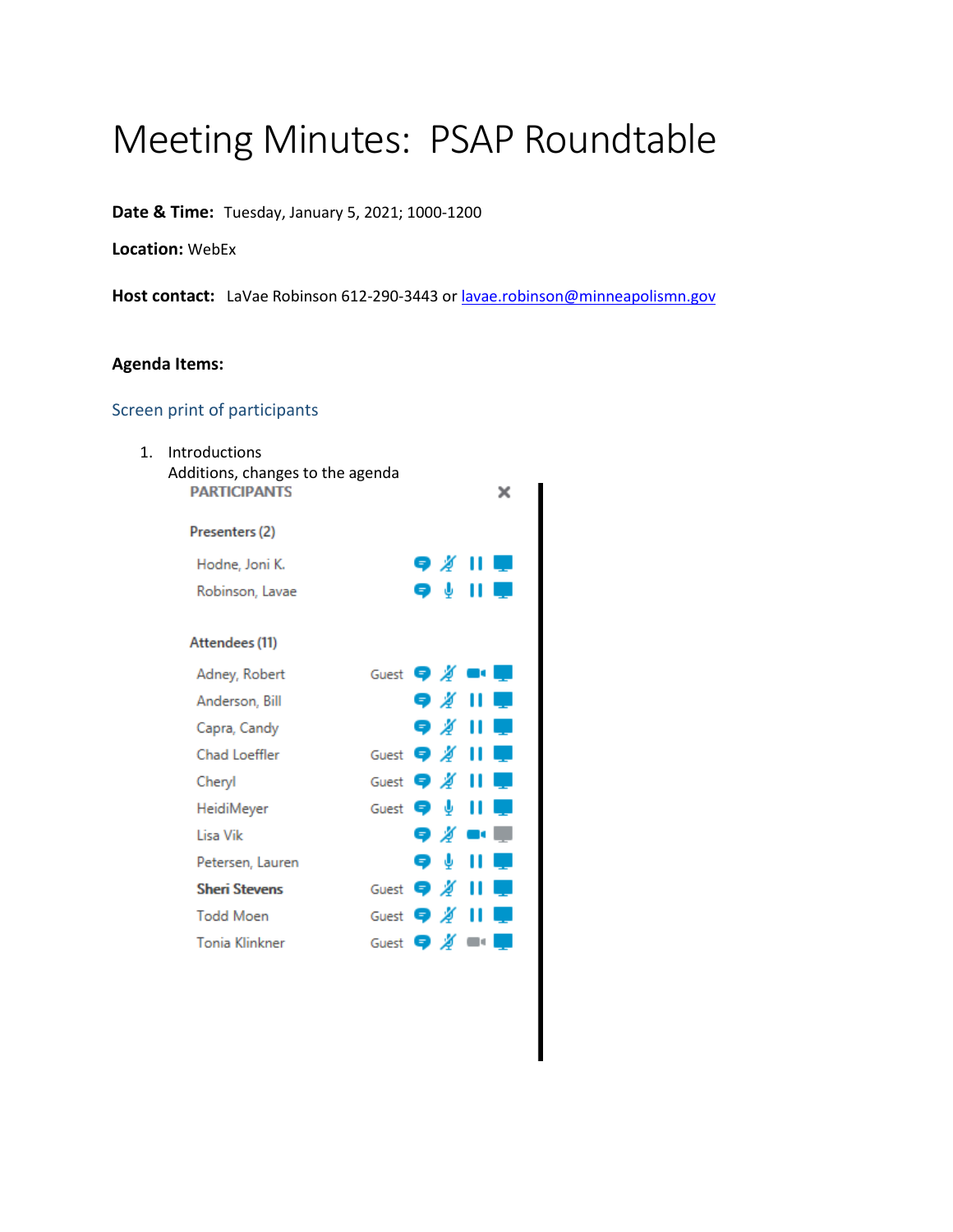#### No changes to agenda

- 2. Training (new employee and continuing ed.)
	- a. Current in-service opportunities --

Ramsey in person on hold some virtual in house sent out to staff.

Anoka signed up Virtual Academy and getting people used to signing off on memos and such. Discontinued PLS to use Virtual

Dakota started Virtual Academy few glitches to begin with Someone said they signed up for 5 years and received a great deal from Virtual Academy Classes are hour or two and test out at the end. Continued education min. of 12 classes to choose from at a time.

Airport also using Virtual Academy The vendor seems to be very responsive to any tech related issues.

#### b. Metro curriculum change/maintenance process

No response for any changes to the curriculum or process for change.

#### c. CTO training/roundtable discussion update

Heidi @ Anoka- 2 CTOs and 2 other agencies participated. Pandemic challenges were discussed. Summary will be sent out to this group. CTO Liaison gave a presentation on different learning styles. Next date not yet set – will try to schedule quarterly last one was Dec  $2<sup>nd</sup>$  maybe by March it could meet held in person. If no one wants to host Anoka Co. willing to host again.

#### d. General training questions, updates, etc.

Anoka continuing 2 weeks intense classroom 3<sup>rd</sup> week bring in different supervisor or CTO to speak or practice - everyone under same roof now, training room has 5 functional consoles. All consoles are live but used in training mode made huge difference.

Ramsey – TC in academy – masks required. Once at the console no masks. Split CTO at one console and new hire at another. Otherwise not a ton change.

#### e. Leadership Mentoring – Question posed seeking info from any PSAP with a formal mentoring program?

Cheryl/Dakota has mentoring training for new hires for the first year out of training. Mentors are NOT CTO's – is a resource to connect to someone for support. 3 dispatchers and one supervisor going through peer counseling program. Found program through Lakeville PD.

Is there an outline for the mentors? Cheryl, yes there is. (see attached documentation Cheryl provided).

How do you do match up mentor and mentee? All voluntary & list is provided, mentee can seek out whomever they are comfortable or on a shift that works best for them. New hires then reach out mentors.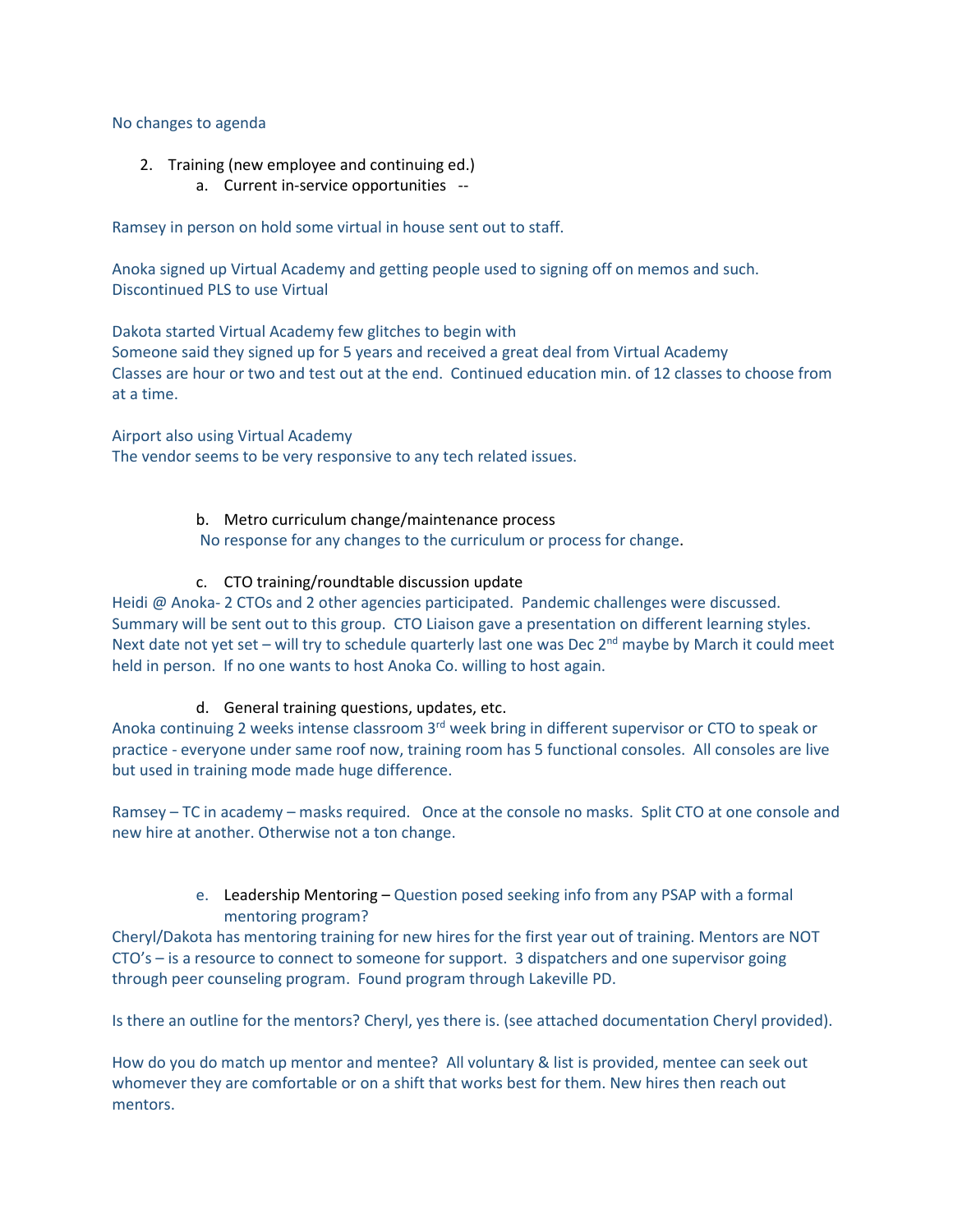Tonia /HCSO– is meeting every 3 weeks off site for a "Trainee Roundtable/support group". Originally was on employee's own time but now they can shift adjust every third Wednesday to attend on duty time. Tonia attends the meeting. It is an Open forum and if venting is needed that is ok but also, they must state if they want something formally done vs. just venting. No OT just shift adjusting and is accomplished as the trainees do not count in staffing numbers. It is believed retention has been impacted. Since starting this roundtable only 1 person left in 2020.

Is there a written format for this group? This is something we could work on as a group. Originally started with 3-4 people who met at the Hy-Vee and Tonia joined them and it has since evolved.

- 3. Standards -LaVae was not aware of anything new in standards. Asked if anyone had anything related? No
- 4. Events and exercises (plans, meetings, 205's, impact on operations) Exercise for COOP planning at Mpls – virtually. Waiting to hear on the trial dates which will have an impact in Mpls and likely some surrounding areas.
- 5. PSAP technical updates and info (CAD, radio, phone and other systems) Dakota is getting a video wall which will hold 12-14 monitors. Various cameras that will be monitoring/displaying local and State cameras.

Anoka expanded center - refurbished training room to include new consoles.

- a. Location Accuracy services
- 6.  $QA/QI$  general updates, questions, etc. no

State patrol started a QA program and eventually would like to add radio QA's, admin lines, 911. Sarah with State Patrol stated that they have already seen dramatic improvement from their baseline and now staff knows what is expected.

Dakota has hired a new QA supervisor that started this week and will do calls and radio. 6 calls a month per dispatcher – 53 staff. All supervisors have been doing EMD QA's.

7. PSAP operational updates and information (management, staffing, schedules, major changes) – around the table updates from each agency - \*\*adding in any COVID mitigation information into the topic to see where we have moved from earlier in the year.

Ramsey wears masks anywhere in building, temp screening on entry, sup sits behind glass and monitors, requiring console cleaning. Staffing: 9 training on phones, 6-7 started academy last Monday, 1 fire dispatcher in training. Might be at 58 out of 60. Consoles are 6 ft apart –

Metro Transit- had plexi glass installed, masks required in building except at console, using temp stand and pic taken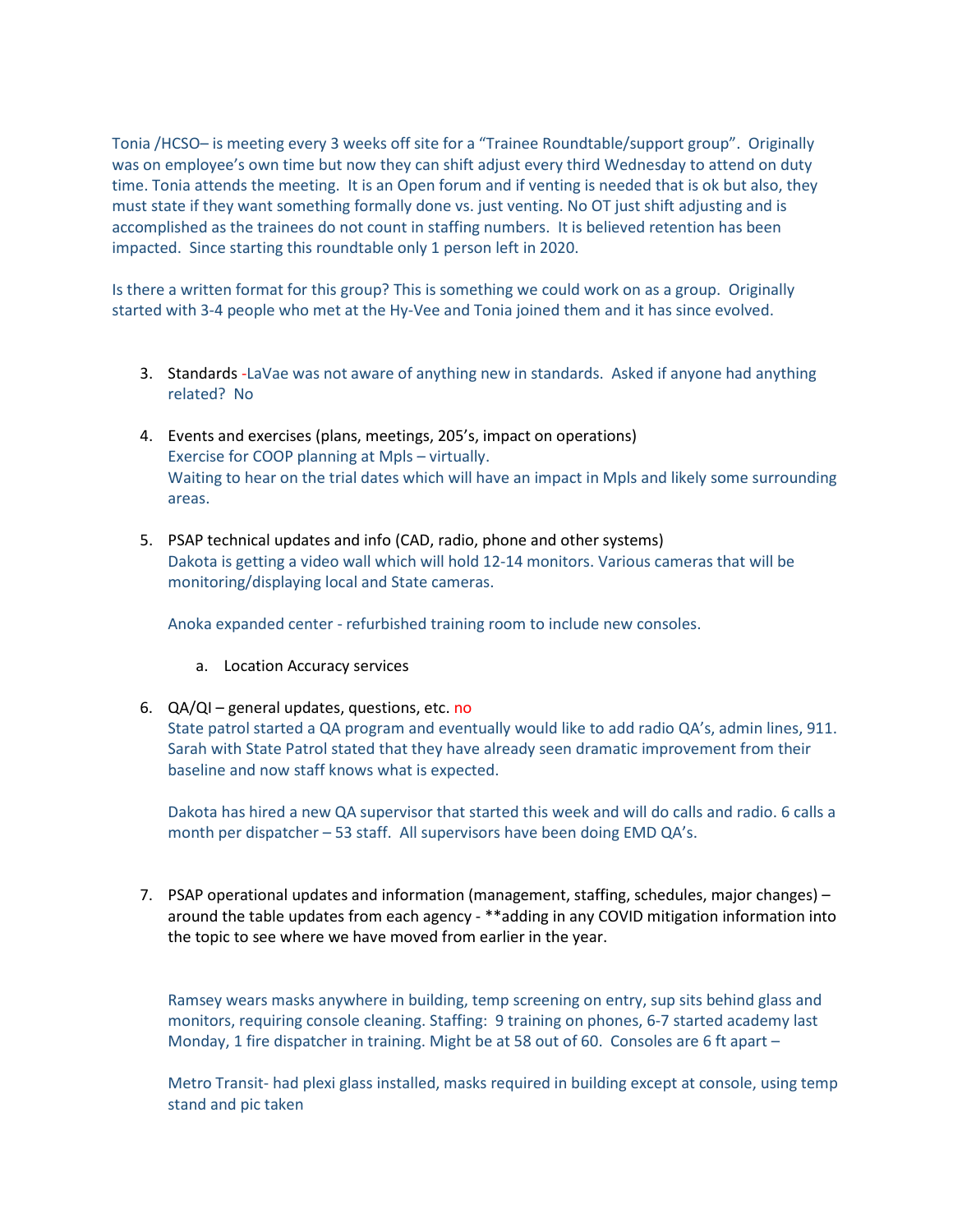spaced 10 ft apart. Are also preparing for trials.

Mpls/Joni asked Transit what is done with the temperature data taken: Ramsey doesn't track or store the data. If temp is too high, they wait a few minutes and rescan. If normal on second scan employee allowed in.

Mpls – Looking at plex glass between stations, masks required all times, employees are required to take their temp prior to reporting to work. One concern recently became known when employees leave the center to walk out to parking ramp have been taking masks off. Starting 7 new dispatchers on Monday. Looking for 4 more end of March. Current supervisor list and will be interviewing for in next week or two – solicited interested RoundTable members for addition to the interview panel. Several expressed interest and Joni will contact those.

Airport –. Masks, no temp screenings, expected to take own temps, staffing is down 3, have approval to hire 2 in process of posting.

Dakota - 3 started Monday which puts them at full staff. Masks are required when not at consoles, temp device in hallway, keyboards and mice were issued to all staff when COVID first started so lessened any cross contamination from those sources.

Anoka -similar processes to everyone else, temp scanning etc. all given keyboards, purchased additional chairs dispatcher takes chair to break rooms and then sup disinfects at end of shift. Mask required when away from console. Training masked when close. 5 trainees on floor and 2 been on 3 months? Radio tech position posted.

- ASAP to PSAP in implementation stage.
- Started project for implementing APCO guide cards hope to have done end of Jan?

Eden Prairie fully staffed – COVID protocols - no temps, installed plexi-glass, masks required away from console, upgraded CAD3 weeks ago Rapid SOS on cad map.

Carver Co – Emps use handheld temp check on own, wear masks away from consoles, plastic screen around consoles, portable barriers, cleaning etc. 1 employee in training and one in backgrounds. 2 supervisors being backgrounded, middle of renovation with new consoles, carpet etc.

State patrol – 7 posted, masks required at consoles, temp check optional in lobby, etc.

State requests PSAP's check status board for Flight Status which is updated by the pilots – also request all agencies to check the status board first to see if flight is available or time frame when available.

When requesting flight – please call State Patrol – there is a lot of information that the pilots need and METCOM isn't the best resource to use. (Metro agencies should not use Metcom due to the information below that is requested by the pilots)

- Please be prepared to answer the follow questions:
- Ground contact name and phone # and call sign
- Location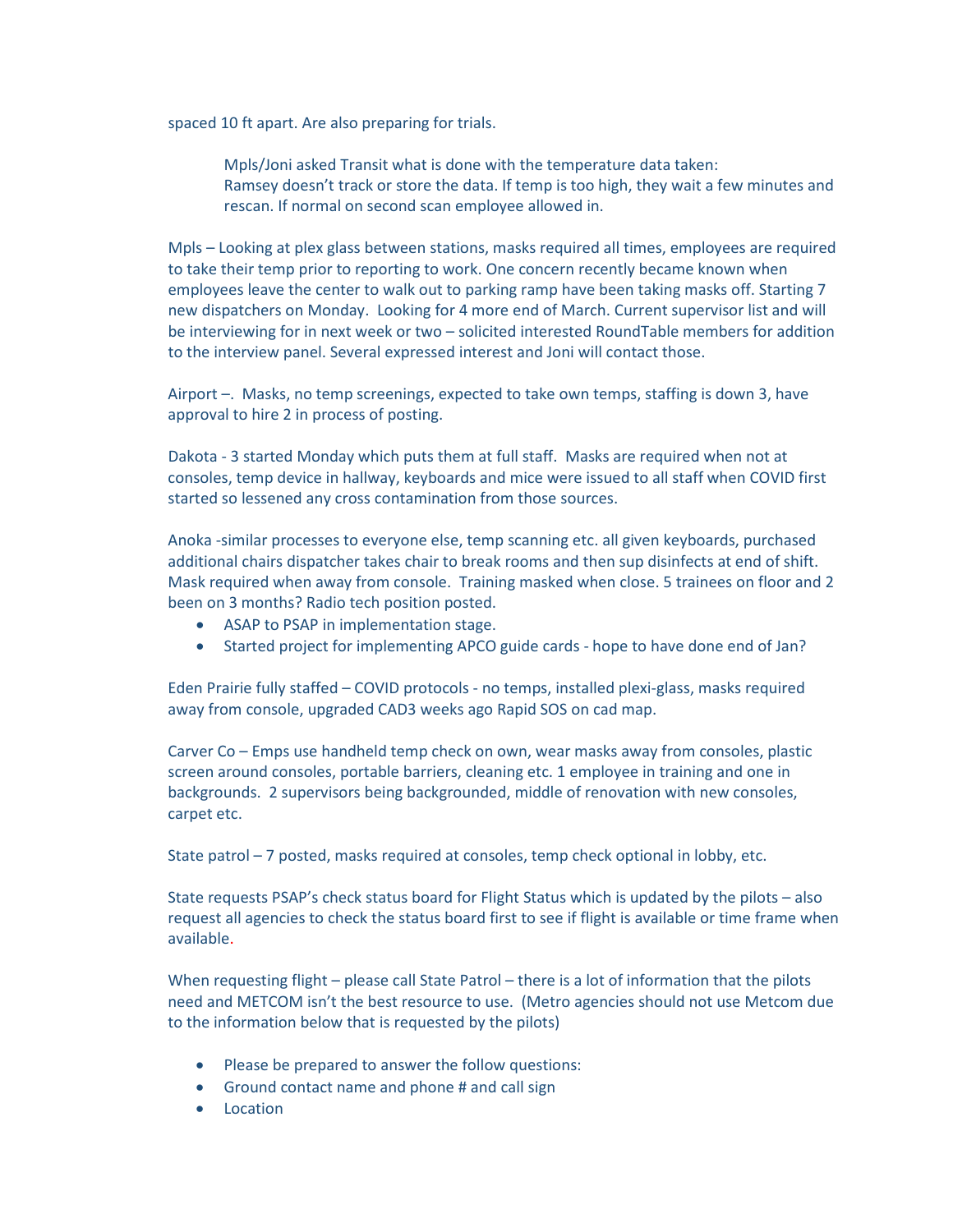- Reason
- Perimeter set up
- Person/s outstanding
- Weapons
- Common channel
- Drones used
- Any other pertinent info
- 8. Meeting calendar 2021

y<br>January 5<sup>th</sup>, 2021 Remote April  $6^{th}$ , 2021 TBD July 6th, 2021 TBD October 5<sup>th</sup>, 2021 TBD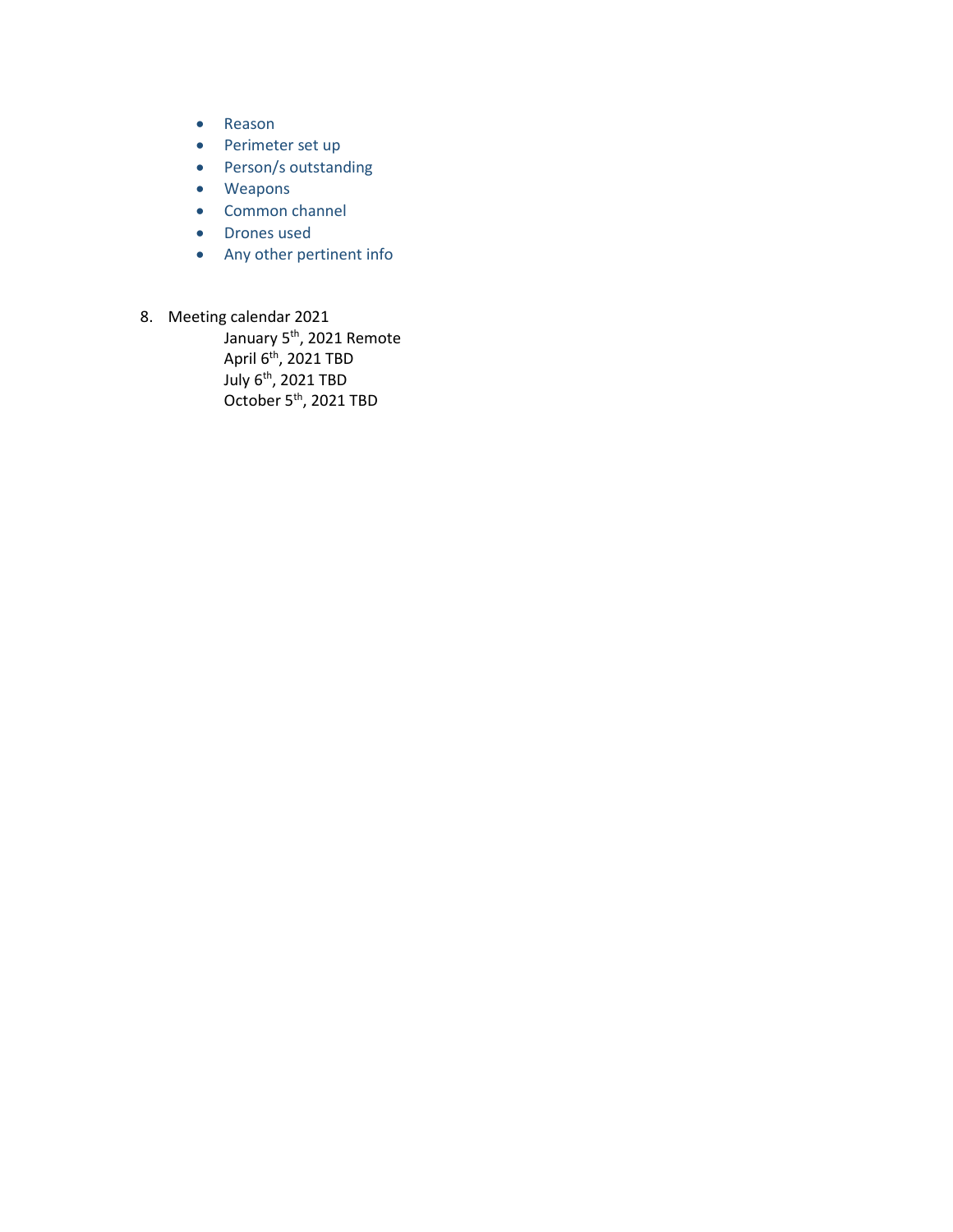#### **Metropolitan Emergency Services Board 9-1-1 Technical Operations Committee Network Report January 21, 2021**

#### **Agenda Number 6.C.**

#### **1. Text-to-9-1-1:**

Washington and Scott Co. are the only remaining primary PSAPs in the metro area that have not yet implemented text capabilities on their answering applications. Both PSAPs are planning to implement text messaging concurrent with their next 9-1-1 answering application upgrade later this year. Washington Co. is currently planning to move to their new Solacom system in April. Scott Co. believes they will go online with the Motorola SaaS system this summer.

#### **2. Firewall Implementation:**

The team working on the ESInet firewall implementation project is now focusing on turning up some of the greater MN PSAPs. It is not known at this time when the team will come back to the metro area. The MESB will pass on additional firewall implementation dates as they become available.

#### **3. Other PSAP Activity:**

A 9-1-1 Plan change request letter has been submitted to ECN as work continues on the Ramsey Co. 9-1-1 VESTA answering application geo-diversity project involving moving one of the VESTA servers to their Arden Hills back-up PSAP site and adding more diversity and redundancy to the ESInet connections to the VESTA system. The project also addresses ESInet reliability concerns during wet weather and ground conditions with current copper facilities connecting to the St. Paul site. The project will also provide better COOP options for not only Ramsey Co., but also the neighboring metro PSAPs that do not have an identified back-up location.

#### **4. NG9-1-1 ESInet:**

A three-way contract between ECN, the MESB, and Inteliquent covering the 9-1-1 system ingress from the telecommunications service providers to the NG9-1-1 core services has been finalized. Implementation meetings have begun and will continue on a weekly basis as the project progresses. Inteliquent has targeted April for completion of their network point of interconnect (POI) locations throughout the state and the interconnection between Inteliquent and the Intrado IP selective routers that are currently handling 9-1-1 call routing in the state. Once the Inteliquent network is complete, the originating service providers (OSP) can begin to connecting to the Inteliquent POIs. An OSP will only need to connect to the Inteliquent network at one POI to serve the entire state as compared to the current requirement to connect to the selective routers in every area of the state where the OSP provides service.

Additional work remains for the MESB and ECN on the RFP(s) for NG9-1-1 core services and 9- 1-1 system egress connectivity between the core services and the PSAP.

The existing 9-1-1 services contract with CenturyLink has been extended until November 2021. This is the third extension of that contract and the last one permitted under the State's purchasing guidelines. The NG9-1-1 core services and ESInet egress connectivity RFP work mentioned above are intended to replace the current 9-1-1 services contract. It is anticipated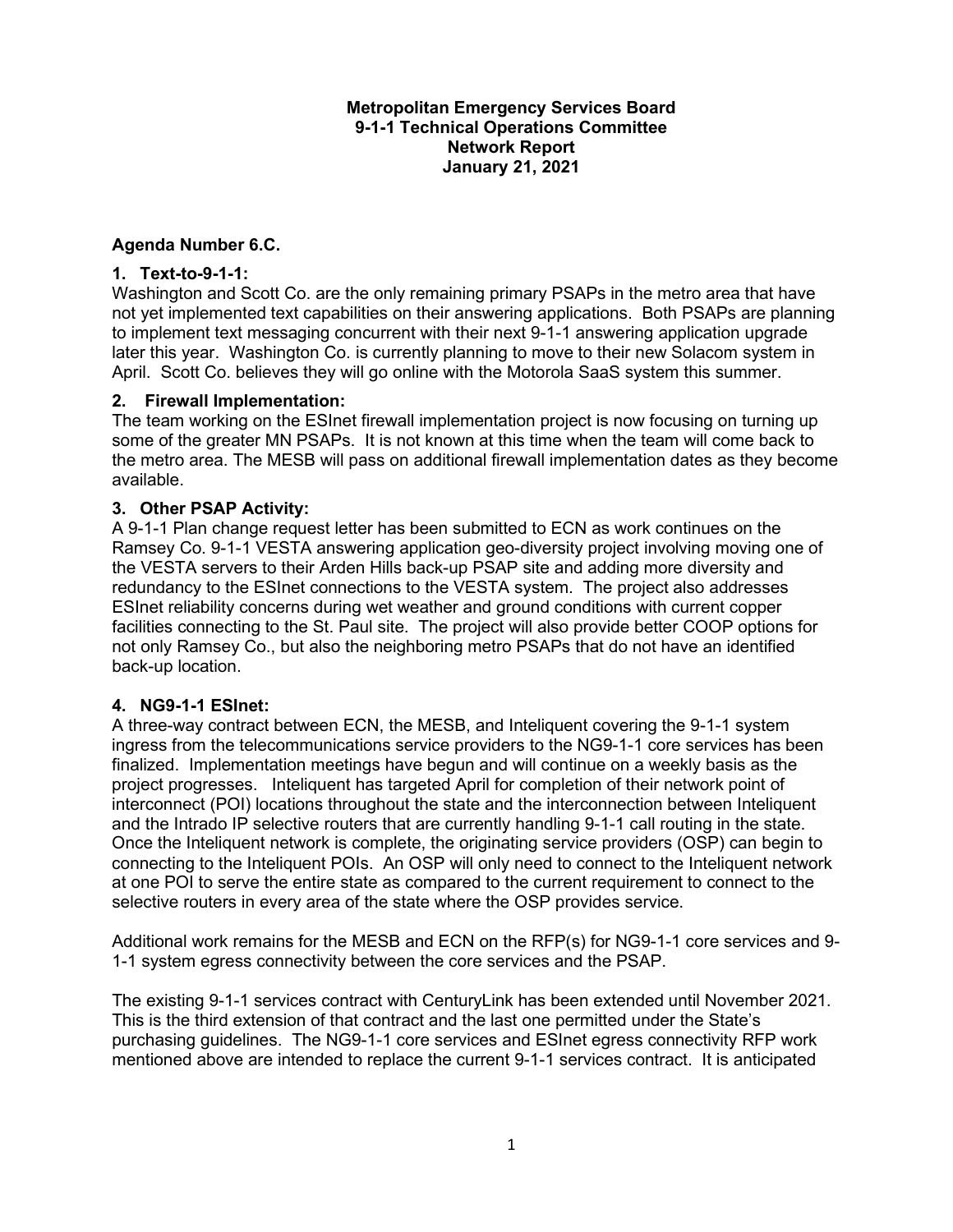that there will be a transition period as services are moved from the existing 9-1-1 service system to the new NG9-1-1 core services.

The MESB is focusing on giving our PSAPs better continuity-of-operations (COOP) options as well as enabling workload sharing for the PSAPs that are interested in working together. We want to ensure that our ESInet infrastructure can support shared/hosted and cloud-based applications and not limit the use of the ESInet to just handling 9-1-1 traffic. We are working now with ECN to consider ESInet options that would rehome our PSAP ESInet connections to redundant, diverse datacenters that can become the hubs for delivery of shared/hosted and cloud-based applications to all the metro PSAPs such as CAD, CAD-to-CAD interoperability, logging, as well as 9-1-1 answering applications.

In April 2018, NENA published a new NG9-1-1 ESInet Design document that outlines new modifications to the existing ESInets in use today. The new design focuses on increasing reliability and resiliency by incorporating multiple network service providers using different network protocols (e.g. MPLS, Ethernet, cable broadband Internet, wireless carrier broadband Internet). The MESB will continue to work with ECN to develop an implementation strategy to bring the metro area ESInet configuration into compliance with the NENA design recommendations.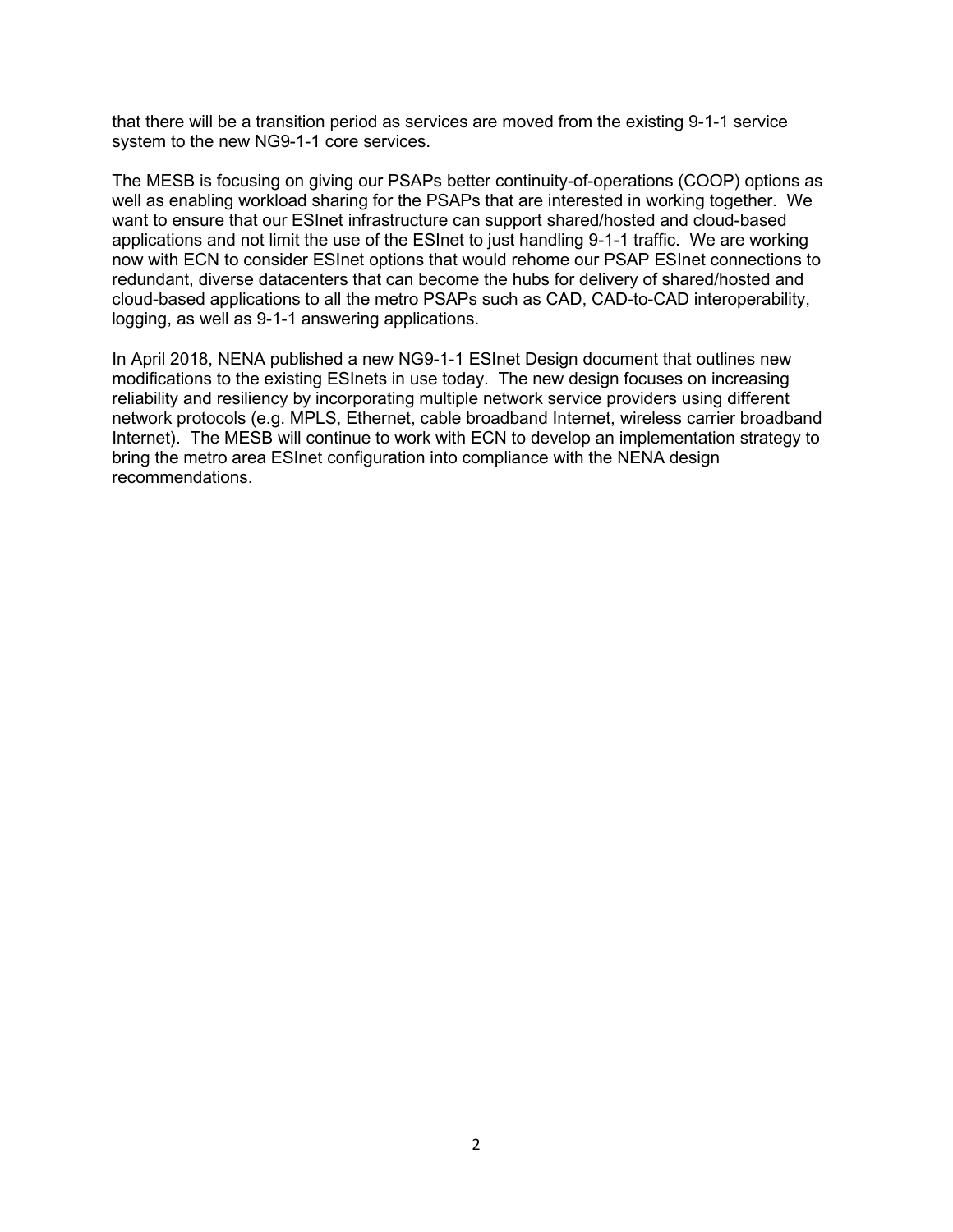#### **Metropolitan Emergency Services Board 9-1-1 Technical Operations Committee 9-1-1 Data Report January 21, 2021 Meeting**

**1. Importance of GIS for 9-1-1:** PSAP managers are strongly encouraged to continue to assist their GIS counterparts in communicating to key decisionmakers and county leadership what a **vital role GIS has to their current and future PSAP operations**. Geospatial datasets provide foundational data for PSAP CAD/mapping systems and future NG9-1-1 core services, as well as support many other non-public safety uses that are important to cities and counties.

#### **2. Regional NG9-1-1 Data QA/QC and GIS-derived MSAG activity:**

- a. **NG9-1-1 QA/QC support** continues to focus on those PSAPs/Counties whose data is most ready to transition from a legacy to GIS-derived MSAG. The Isanti County GIS-derived MSAG transition was completed in early January.
- b. **Current GIS-derived MSAG status:** 
	- i. **Complete**: Chisago County, Dakota County, Anoka County, Eden Prairie, St Louis Park, Edina, Bloomington, Ramsey County, Isanti County
	- ii. **In preparation stage at MESB**: Carver County
- c. **Proactive 9-1-1 call location audits** continue for the 10-county region once a week using ALI retrieval logs and the metro regional road centerline, address point, and MSAG data. This process has been helpful in identifying needed VoIP service provider data remediations, as well as some address point augmentations.

#### **3. ECN NG9-1-1 Federal Grant work:**

- a. *Metro Regional GIS-derived MSAG Processes:* MESB staff has begun work with GeoComm on regional GIS-derived MSAG creation and maintenance processes authorized under the NG9-1-1 federal grant. MESB has submitted an initial cut of all the necessary datasets to GeoComm. Along with defining the project approach/tasks, the two organizations are initially focusing on data and system configuration items.
- b. *Sherburne County:* Sherburne County is also working with GeoComm to perform their NG9-1-1 GIS data development work under their grant project. Their project kickoff is planned for the beginning of February. MESB will play a supporting role on this project.
- 4. **Statewide GIS Data Standards:** The Met Council, MESB, and the metro GIS partners have collaborated on a plan to transition the metro regional road centerline and address point datasets to the newly **updated Minnesota Geospatial Advisory Council (GAC) schemas.** MESB has supplied the necessary guidance to Met Council for programmatic population of the new legacy street name elements at a regional level based on the fully-parsed, fully-spelled out street names that already exist in the county authoritative datasets. The counties and Met Council plan a similar process to populate the new road cartographic class attribute at a regional level.
- **5. Regional GIS data support for Pandemic Response Planning/RapidDeploy Pilot:** Final dates for the tabletop exercises and production go-live for the RapidDeploy pilot of a cloud-based regional CAD system are pending while RapidDeploy addresses bug fixes and latency issues previously identified. Tabletop exercises are currently targeted to begin at the end of February. On 12/11/20, GeoComm updated the hosted map, feature, and geocoding services used with the RapidDeploy CAD based on updated regional GIS datasets supplied by MESB.
- **6. Wireless callback number in ALI:** Lumen (Jake Jacobson) continues to coordinate the transition of remaining PSAPs to have **wireless callback numbers moved to the traditional phone number fields** in the ALI format (as is done with wireline and VoIP). The change will avoid a conflict between the callback number and supplemental location information received as part of a wireless dispatchable locations. Only a few PSAPs remain to be completed. Lumen is actively scheduling DCC with their CPE vendor. As recommended by Lumen, Washington and Scott